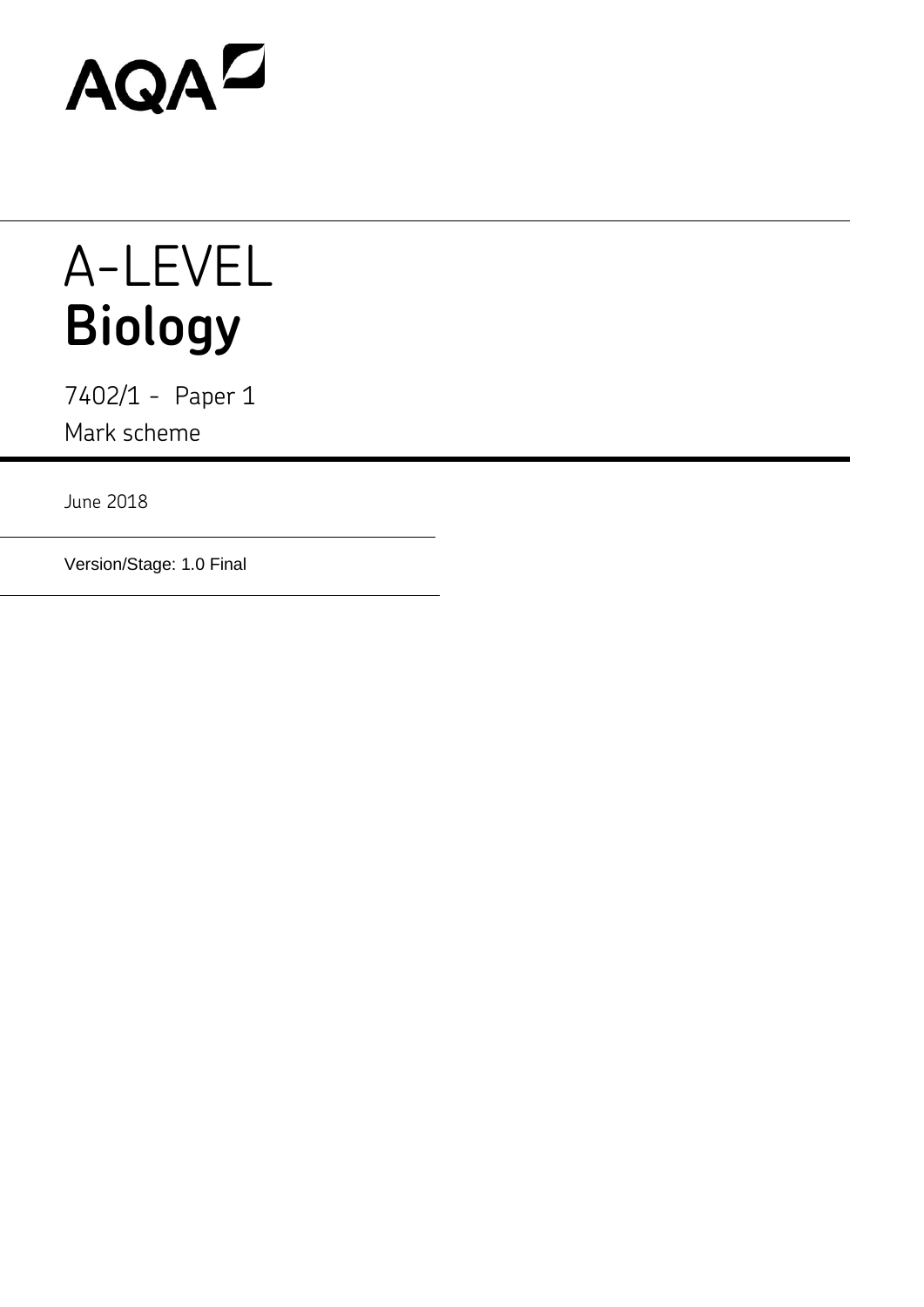Mark schemes are prepared by the Lead Assessment Writer and considered, together with the relevant questions, by a panel of subject teachers. This mark scheme includes any amendments made at the standardisation events which all associates participate in and is the scheme which was used by them in this examination. The standardisation process ensures that the mark scheme covers the students' responses to questions and that every associate understands and applies it in the same correct way. As preparation for standardisation each associate analyses a number of students' scripts. Alternative answers not already covered by the mark scheme are discussed and legislated for. If, after the standardisation process, associates encounter unusual answers which have not been raised they are required to refer these to the Lead Assessment Writer.

It must be stressed that a mark scheme is a working document, in many cases further developed and expanded on the basis of students' reactions to a particular paper. Assumptions about future mark schemes on the basis of one year's document should be avoided; whilst the guiding principles of assessment remain constant, details will change, depending on the content of a particular examination paper.

Further copies of this mark scheme are available from aqa.org.uk

Copyright © 2018 AQA and its licensors. All rights reserved.

AQA retains the copyright on all its publications. However, registered schools/colleges for AQA are permitted to copy material from this booklet for their own internal use, with the following important exception: AQA cannot give permission to schools/colleges to photocopy any material that is acknowledged to a third party even for internal use within the centre.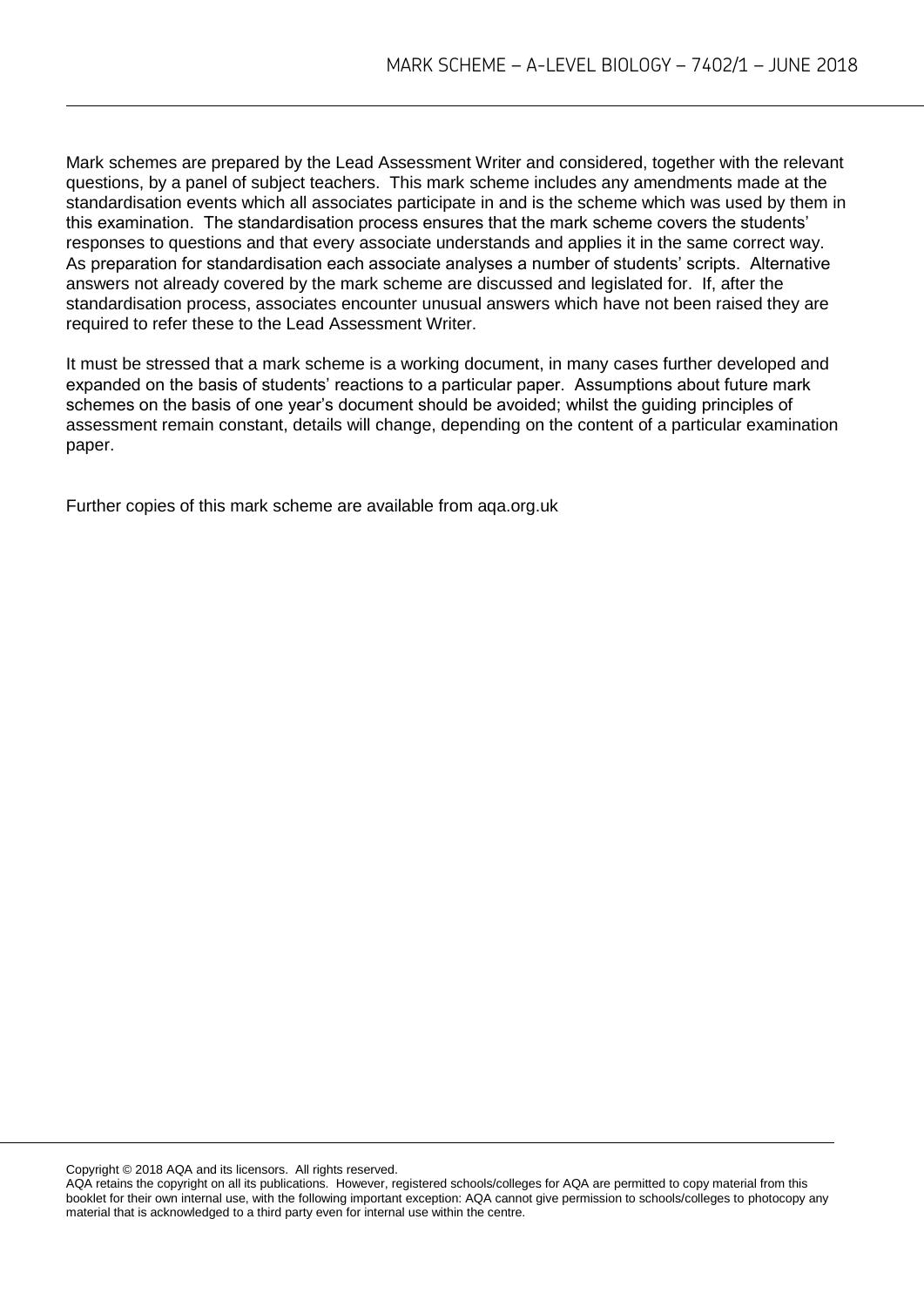## Level of response marking instructions

Level of response mark schemes are broken down into levels, each of which has a descriptor. The descriptor for the level shows the average performance for the level. There are marks in each level.

Before you apply the mark scheme to a student's answer read through the answer and annotate it (as instructed) to show the qualities that are being looked for. You can then apply the mark scheme.

## Step 1 Determine a level

Start at the lowest level of the mark scheme and use it as a ladder to see whether the answer meets the descriptor for that level. The descriptor for the level indicates the different qualities that might be seen in the student's answer for that level. If it meets the lowest level then go to the next one and decide if it meets this level, and so on, until you have a match between the level descriptor and the answer. With practice and familiarity you will find that for better answers you will be able to quickly skip through the lower levels of the mark scheme.

When assigning a level you should look at the overall quality of the answer and not look to pick holes in small and specific parts of the answer where the student has not performed quite as well as the rest. If the answer covers different aspects of different levels of the mark scheme you should use a best fit approach for defining the level and then use the variability of the response to help decide the mark within the level, ie if the response is predominantly level 3 with a small amount of level 4 material it would be placed in level 3 but be awarded a mark near the top of the level because of the level 4 content.

## Step 2 Determine a mark

Once you have assigned a level you need to decide on the mark. The descriptors on how to allocate marks can help with this. The exemplar materials used during standardisation will help. There will be an answer in the standardising materials which will correspond with each level of the mark scheme. This answer will have been awarded a mark by the Lead Examiner. You can compare the student's answer with the example to determine if it is the same standard, better or worse than the example. You can then use this to allocate a mark for the answer based on the Lead Examiner's mark on the example.

You may well need to read back through the answer as you apply the mark scheme to clarify points and assure yourself that the level and the mark are appropriate.

Indicative content in the mark scheme is provided as a guide for examiners. It is not intended to be exhaustive and you must credit other valid points. Students do not have to cover all of the points mentioned in the Indicative content to reach the highest level of the mark scheme.

An answer which contains nothing of relevance to the question must be awarded no marks.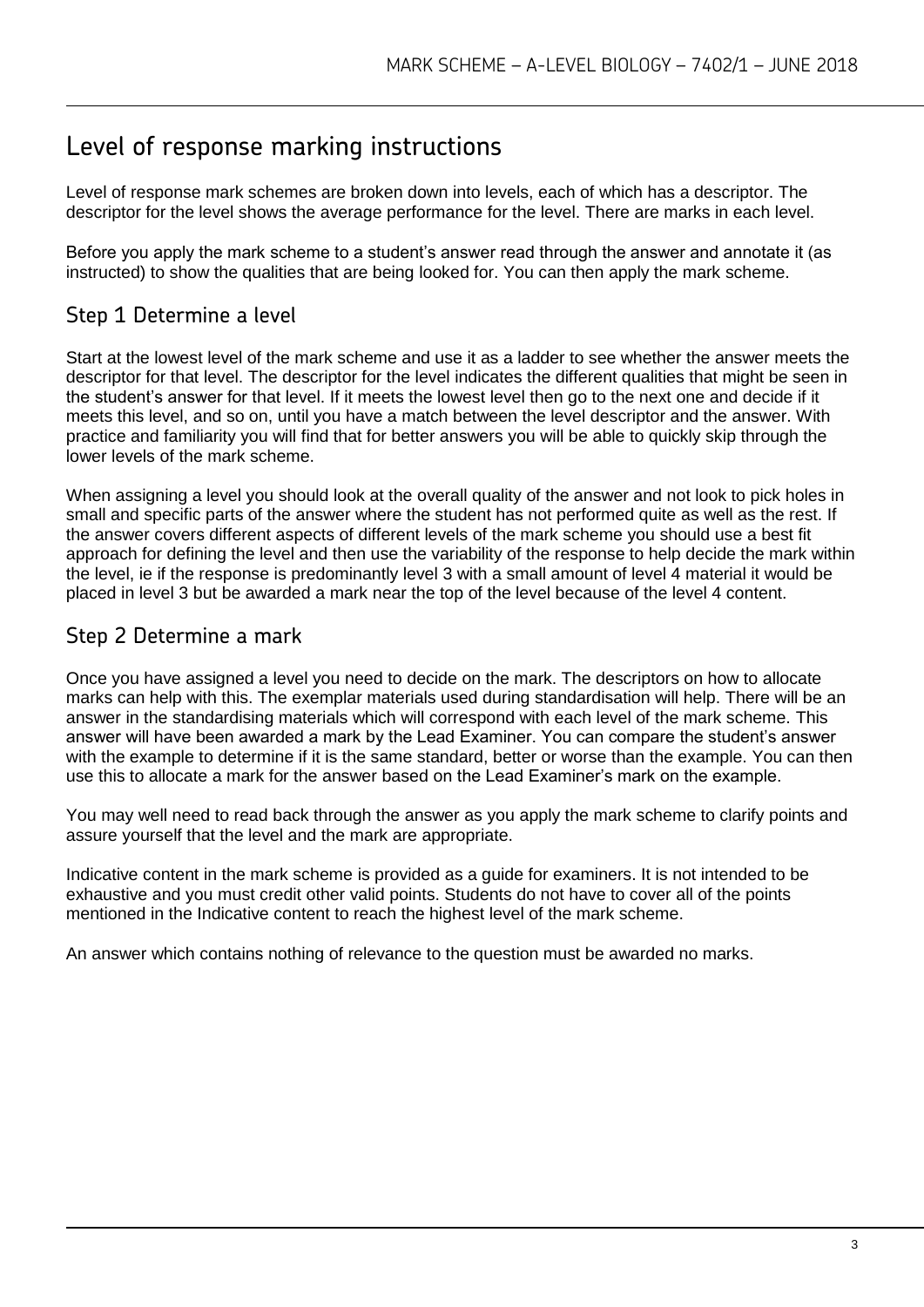| Question | <b>Marking Guidance</b>                                                                                                                                                                                                                                                     | <b>Mark</b>    | <b>Comments</b>                                                                                                                                                                                                                                                                                                                                                                                                                                       |
|----------|-----------------------------------------------------------------------------------------------------------------------------------------------------------------------------------------------------------------------------------------------------------------------------|----------------|-------------------------------------------------------------------------------------------------------------------------------------------------------------------------------------------------------------------------------------------------------------------------------------------------------------------------------------------------------------------------------------------------------------------------------------------------------|
| 01.1     | 1. The (individual) chromosomes are<br>visible because they have condensed;<br>2. (Each) chromosome is made up of two<br>chromatids because DNA has<br>replicated;<br>3. The chromosomes are not arranged in<br>homologous pairs, which they would be<br>if it was meiosis; | 2 max          | Both parts of each answer are<br>required - evidence and<br>explanation.<br>1. For 'they' accept<br>'chromosomes/chromatin/DNA'<br>1. Accept 'tightly coiled' or<br>'short and thick' for condensed<br>but do not accept 'contracted'.<br>2. Accept 'sister chromatids' for<br>'two chromatids'.<br>3. Accept not meiosis because<br>bivalents/chiasmata/crossing<br>over not seen.<br>Ignore references to<br>nucleus/nucleolus/nuclear<br>membrane. |
| 01.2     | Automarked $q - \boxtimes$ prophase                                                                                                                                                                                                                                         | 1              |                                                                                                                                                                                                                                                                                                                                                                                                                                                       |
| 01.3     | 1. Water moves into the cells/cytoplasm by<br>osmosis;<br>2. Cell/cytoplasm gets bigger;                                                                                                                                                                                    | $\overline{2}$ | 1. Reject water moving into<br>chromosomes/nucleus.<br>2. Accept idea of<br>cell/cytoplasm has greater<br>volume/swells/expands.<br>2. Ignore references to<br>pressure changes, turgidity and<br>chromosomes being more<br>dilute.<br>2. Ignore references to<br>changing water/fluid contents<br>of the cell.<br>2. Allow ECF for 'nucleus<br>expands' but not for<br>'chromosomes expand'.                                                         |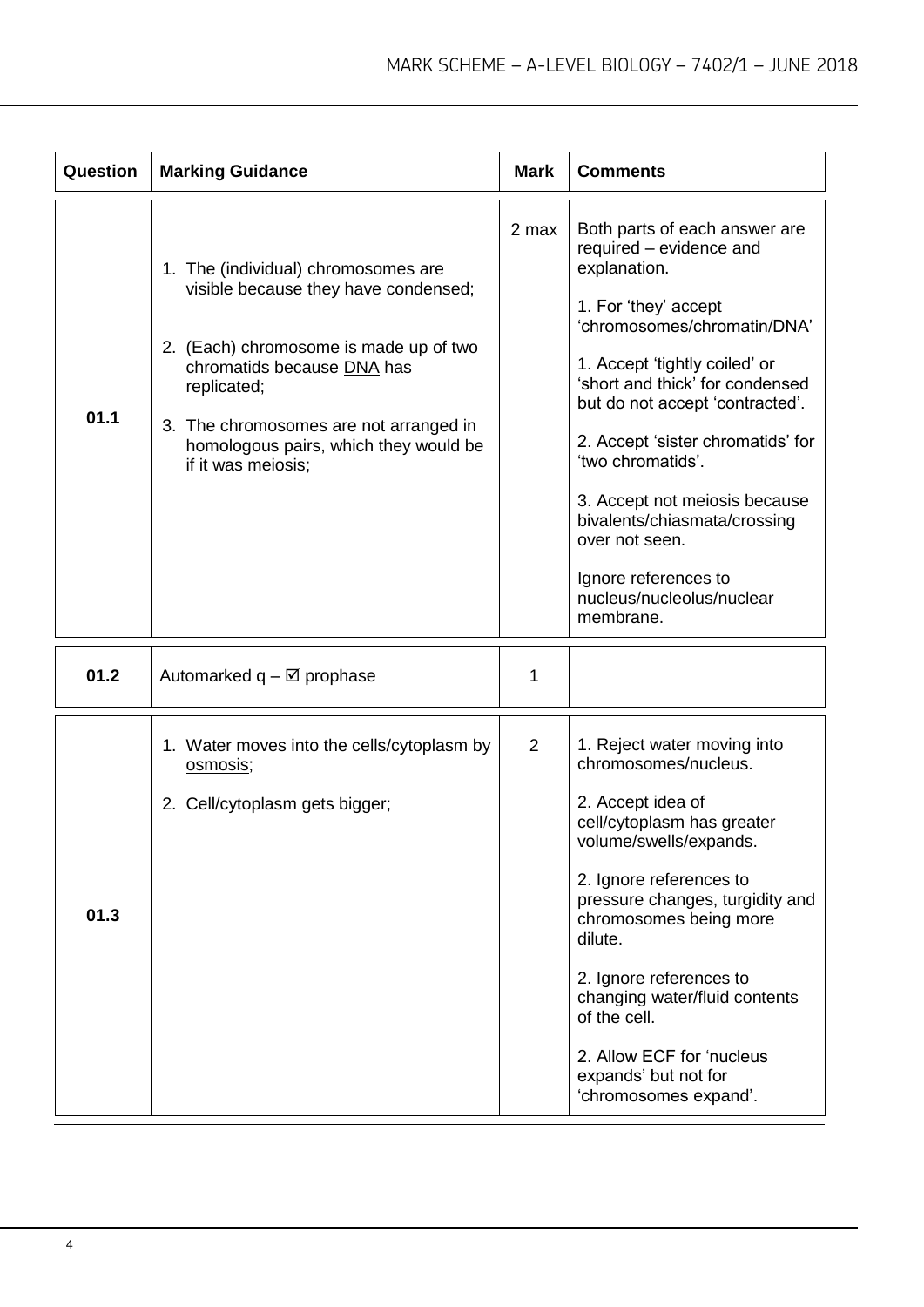| Question | <b>Marking Guidance</b>                                                                                                                                                            | <b>Mark</b>  | <b>Comments</b>                                                                                                                                                                                                                                                        |
|----------|------------------------------------------------------------------------------------------------------------------------------------------------------------------------------------|--------------|------------------------------------------------------------------------------------------------------------------------------------------------------------------------------------------------------------------------------------------------------------------------|
| 01.4     | Differences in base sequences<br><b>OR</b><br>Differences in histones/interaction with<br>histones<br><b>OR</b><br>Differences in condensation/(super)coiling;                     | $\mathbf{1}$ | Answer must be in context of<br>differences in arrangement of<br>chromosomes not just related<br>to the properties of the stain.<br>Accept spec section 8 ideas<br>e.g. different<br>methylation/acetylation<br>Accept different genes<br>Reject different alleles     |
| 01.5     | (Two chromosomes that) carry the same<br>genes;                                                                                                                                    | $\mathbf{1}$ | Reject 'same alleles'<br>Accept 'same loci' (plural) or<br>'genes for the same<br>characteristics'                                                                                                                                                                     |
| 01.6     | (Prokaryotic DNA) is<br>1. Circular (as opposed to linear);<br>2. Not associated with proteins/histones;<br>3. Only one molecule/piece of DNA<br><b>OR</b><br>present as plasmids; | 2 max        | Max 1 if prokaryotic DNA only<br>found as plasmids OR if<br>prokaryotic DNA is single<br>stranded.<br>Ignore references to nucleus,<br>exons, introns or length of<br>DNA.<br>Do not credit converse<br>statements.<br>Ignore descriptions of<br>eukaryotic DNA alone. |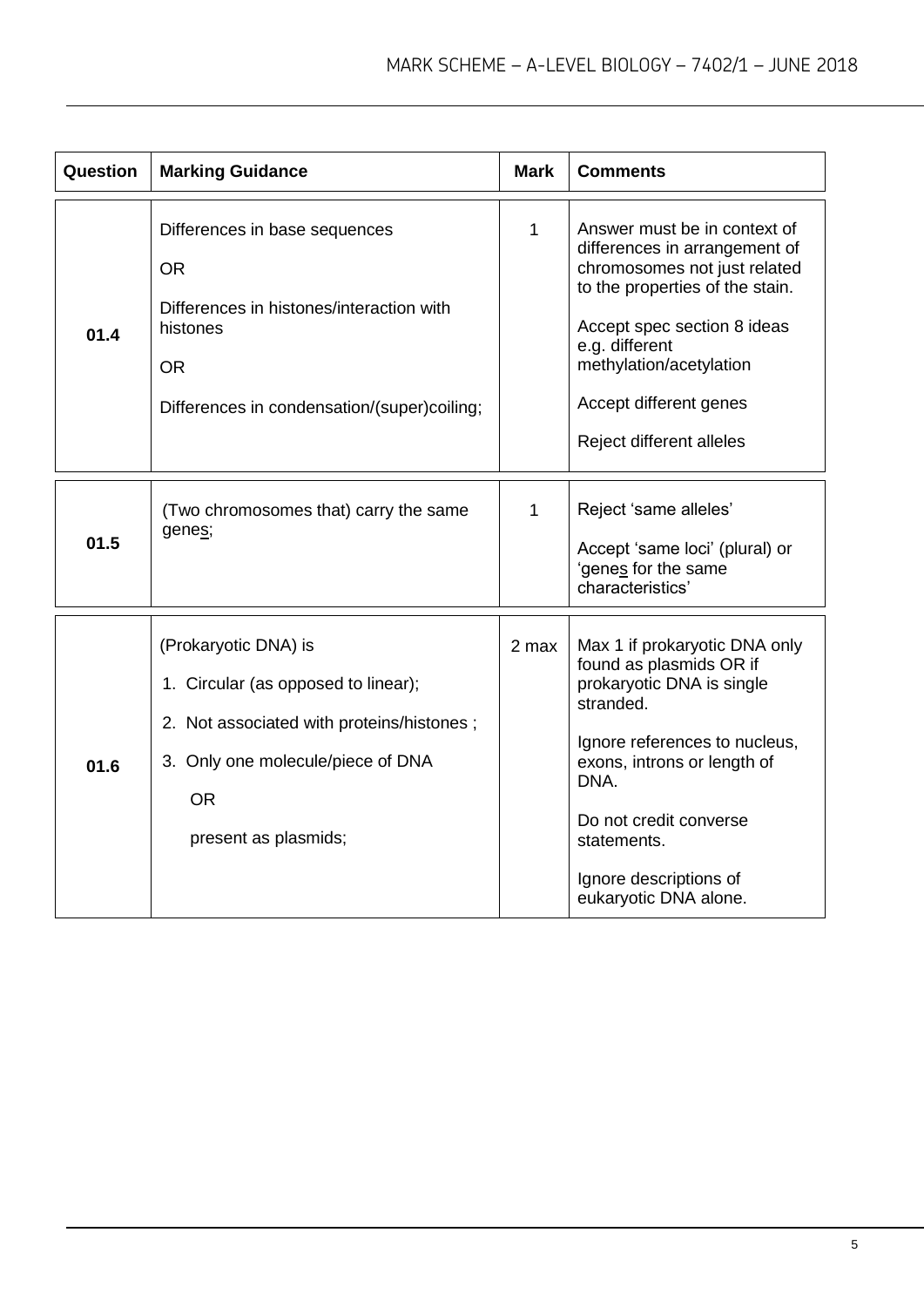| Question | <b>Marking Guidance</b>                                                                                                                                                                                                                                                                                                                                                                                                                                                                                                                                                                                                                                                                                                                            | <b>Mark</b> | <b>Comments</b>                                                                                                                                                                                                                                                                                                       |
|----------|----------------------------------------------------------------------------------------------------------------------------------------------------------------------------------------------------------------------------------------------------------------------------------------------------------------------------------------------------------------------------------------------------------------------------------------------------------------------------------------------------------------------------------------------------------------------------------------------------------------------------------------------------------------------------------------------------------------------------------------------------|-------------|-----------------------------------------------------------------------------------------------------------------------------------------------------------------------------------------------------------------------------------------------------------------------------------------------------------------------|
| 02.1     | 1. Method to ensure all cut surfaces of the eight<br>cubes are exposed to the sucrose solution;<br>2. Method of controlling temperature;<br>3. Method of drying cubes before measuring;<br>4. Measure mass of cubes at stated time intervals;                                                                                                                                                                                                                                                                                                                                                                                                                                                                                                      | 3 max       | Credit valid method<br>descriptions to fulfil<br>mp1, 2 and 3 (no<br>explanation is<br>required).<br>2. Accept 'at room<br>temperature' for<br>method<br>4. Accept time<br>intervals between<br>every 5 minutes with<br>maximum of every 40<br>minutes.<br>4. Accept 'weigh the<br>cubes at stated time<br>intervals' |
| 02.2     | Yes or No (no mark)<br>Calculation of rate per mm <sup>2</sup> for both sets of data,<br>accept answers in the range<br>$1.6 \times 10^{-5}$ to $1.8 \times 10^{-5}$ and<br>$1.5 \times 10^{-5}$ to $1.6 \times 10^{-5}$ ;;;<br>Both correct $=$ 3<br>One correct $= 2$<br>Neither correct – look below for max 2<br>Allow 1 mark for calculation of surface area of two<br>(sets of) cubes 7350 (mm <sup>2</sup> ) and 14700 (mm <sup>2</sup> )<br>Allow 1 mark for calculation of both rates of<br>osmosis shown in first 40 minutes – between 0.12<br>and 0.13 and between 0.22 and 0.23<br>If surface area and/or rate of osmosis is incorrect<br>then, allow 1 mark for (their) calculated rate divided<br>by (their) calculated surface area | 3           | Accept answers not<br>given in standard form<br>or to any number of<br>significant figures ≥2sf<br>as long as rounding<br>correct.                                                                                                                                                                                    |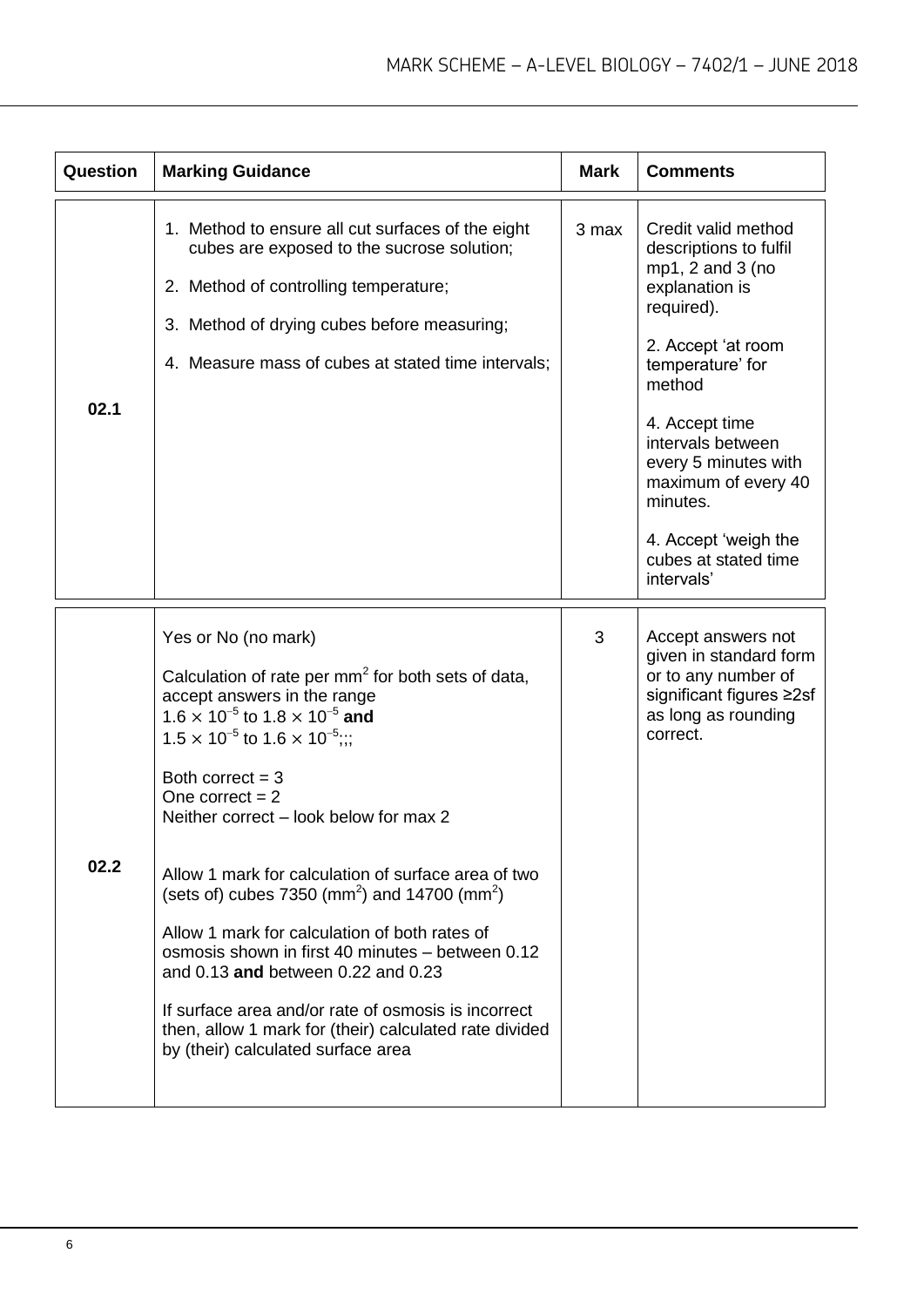| <b>Question</b> | <b>Marking Guidance</b>                                             | <b>Mark</b> | <b>Comments</b>                                                                                    |
|-----------------|---------------------------------------------------------------------|-------------|----------------------------------------------------------------------------------------------------|
| 03.1            | (A measure of) the number of (different) species in<br>a community; |             | For 'community' accept<br>'habitat/ecosystem/one<br>area/environment'<br>Reject 'in a population'. |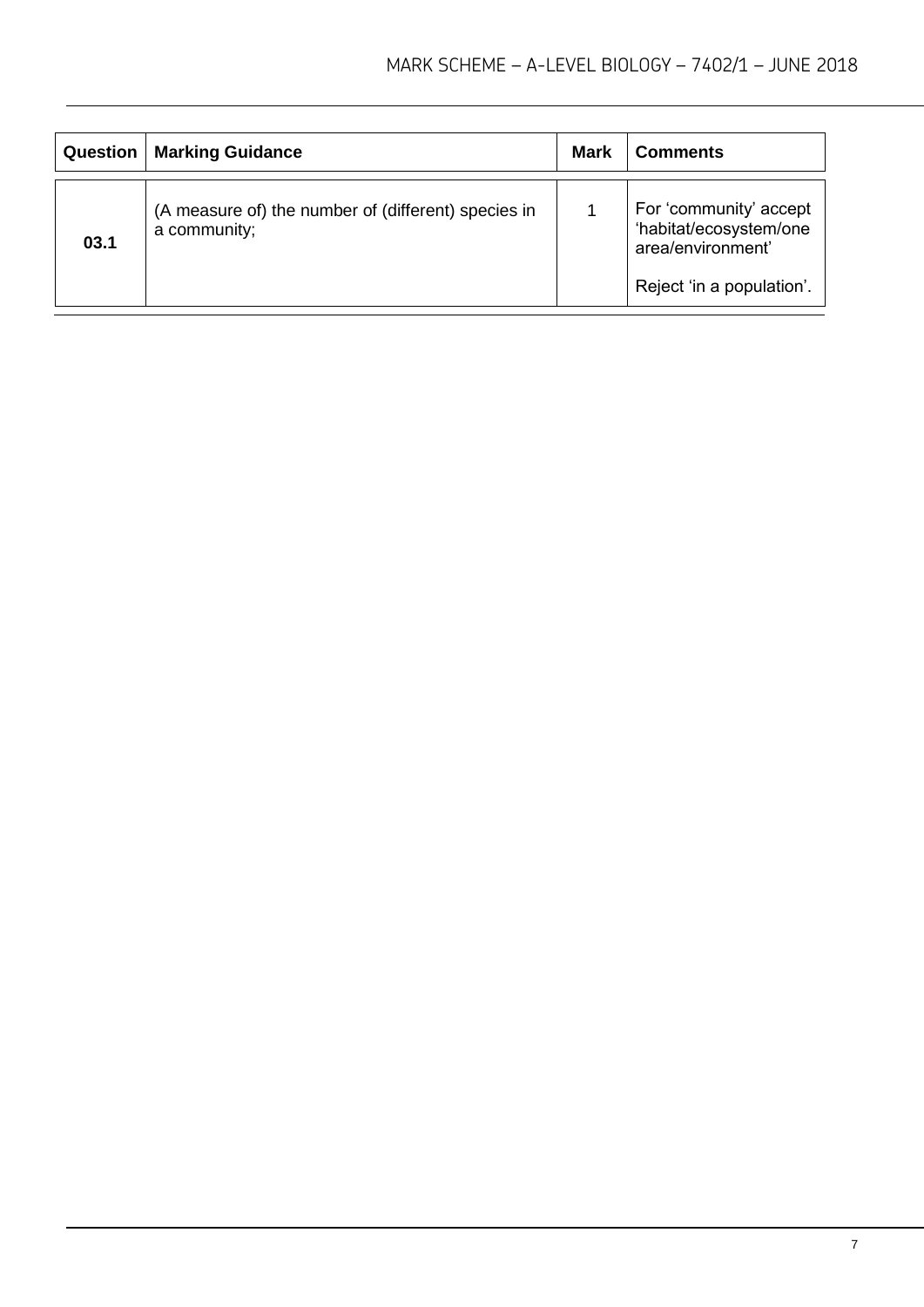| Question |    | <b>Marking Guidance</b>                                                       | <b>Mark</b>                                      | <b>Comments</b>                                                  |
|----------|----|-------------------------------------------------------------------------------|--------------------------------------------------|------------------------------------------------------------------|
|          |    | Yes, natural best, because                                                    | 4 max                                            | 1. For accept<br>description for 'peak'.                         |
|          |    | 1. Peak of (mean) bee numbers in natural habitat<br>is highest;               |                                                  | 2. For 'day 200' accept<br>any day between 190                   |
|          | 2. | The (mean) number of bees was higher in the<br>natural habitat until day 200; |                                                  | and 210.                                                         |
|          |    | 3.<br>(Mean) species richness in natural habitat<br>higher at all times;      | 2. For 'until day 200'<br>accept 'for 200 days'. |                                                                  |
|          |    | No, natural not best, because                                                 |                                                  |                                                                  |
|          | 4. | Lowest (mean) number of bees after day 220;                                   |                                                  | 4. For 'day 220' accept<br>any day between 210<br>and 230.       |
|          |    | Yes, town worst, because                                                      |                                                  |                                                                  |
|          |    | 5. Peak of species richness higher in both natural<br>and farmland            |                                                  |                                                                  |
|          |    | <b>OR</b>                                                                     |                                                  |                                                                  |
| 03.2     |    | Species richness lowest in town from day 125;                                 |                                                  | 5 and 6. For 'day 125'<br>accept any day<br>between 115 and 135. |
|          |    | No, town not worst, because                                                   |                                                  |                                                                  |
|          | 6. | (Mean) species richness is lower in farmland<br>until day 125;                |                                                  | 6. For 'until day 125'<br>accept 'for 125 days'.                 |
|          |    | 7. Similar (mean) number of bees to farmland;                                 |                                                  | 7. For 'day 140' accept<br>any day between day                   |
|          |    | <b>OR</b>                                                                     |                                                  | 130 and 150.                                                     |
|          |    | (Mean) number of bees lower in farmland until<br>day 140;                     |                                                  | 7. For 'until day 140'<br>accept 'for 140 days'                  |
|          |    | General, no, because                                                          |                                                  |                                                                  |
|          | 8. | Index of diversity of bees not measured                                       |                                                  |                                                                  |
|          |    | <b>OR</b>                                                                     |                                                  |                                                                  |
|          |    | The number of bees of each species is not<br>known;                           |                                                  |                                                                  |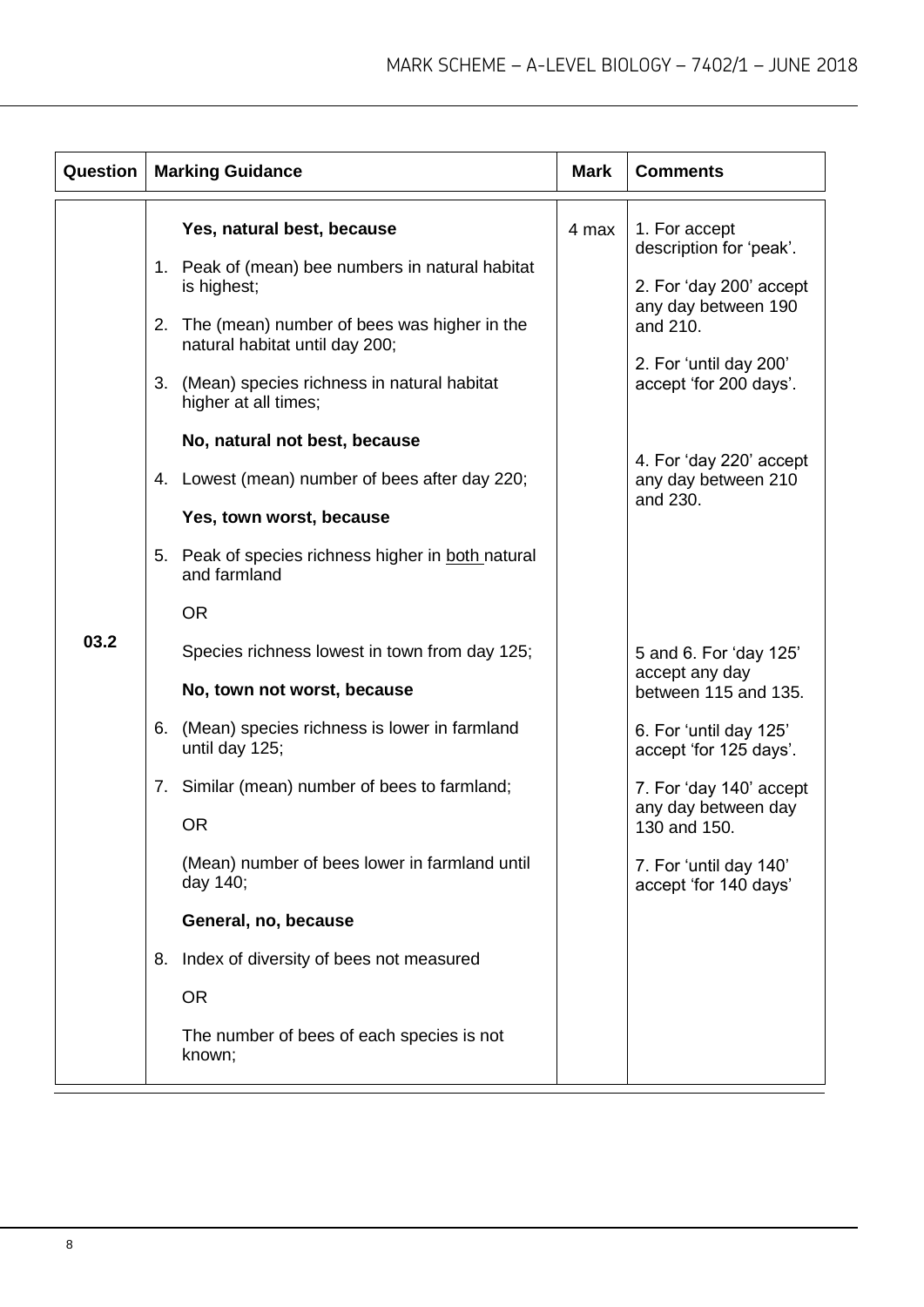| Question | <b>Marking Guidance</b>                                                                                                                                                                                                                                                                              | <b>Mark</b>    | <b>Comments</b>                                                                                                                                                                                                                                                                                                       |
|----------|------------------------------------------------------------------------------------------------------------------------------------------------------------------------------------------------------------------------------------------------------------------------------------------------------|----------------|-----------------------------------------------------------------------------------------------------------------------------------------------------------------------------------------------------------------------------------------------------------------------------------------------------------------------|
| 03.3     | 1. Must not harm the bees<br><b>OR</b><br>Must allow the bee to be released<br>unchanged;<br>2. Must allow close examination<br><b>OR</b><br>Use a key (to identify the species);                                                                                                                    | $\overline{2}$ | 2. Accept method that allows close<br>examination<br>2. Ignore references to DNA<br>sequencing<br>2. Accept 'use<br>photographs/specimens (to identify<br>species)'                                                                                                                                                   |
| 03.4     | 1. Collect at more times of the year so<br>more points on graph/better line (of<br>best fit) on graph;<br>2. Counted number of individuals in each<br>species so that they could calculate<br>index of diversity;<br>3. Collected from more sites/more years<br>to increase accuracy of (mean) data; | 2 max          | Both suggestion and explanation is<br>required for each mark point.<br>1. The explanation must relate to the<br>graph.<br>3. For 'accuracy' accept<br>'representative'.                                                                                                                                               |
| 03.5     | 1. A. chlorogaster and A. piperi are more<br>closely related (to each other than to<br>P. pruinosa);<br>2. Because they are in the same genus;                                                                                                                                                       | $\overline{2}$ | 1. Must be a comparative statement.<br>1. Accept A. chlorogaster and A.<br>piperi share a more recent/closer<br>common ancestor (than they do with<br>P. pruinosa);<br>Ignore references to A. chlorogaster<br>and A. piperi not being related to P.<br>pruinosa or not having a common<br>ancestor with P. pruinosa. |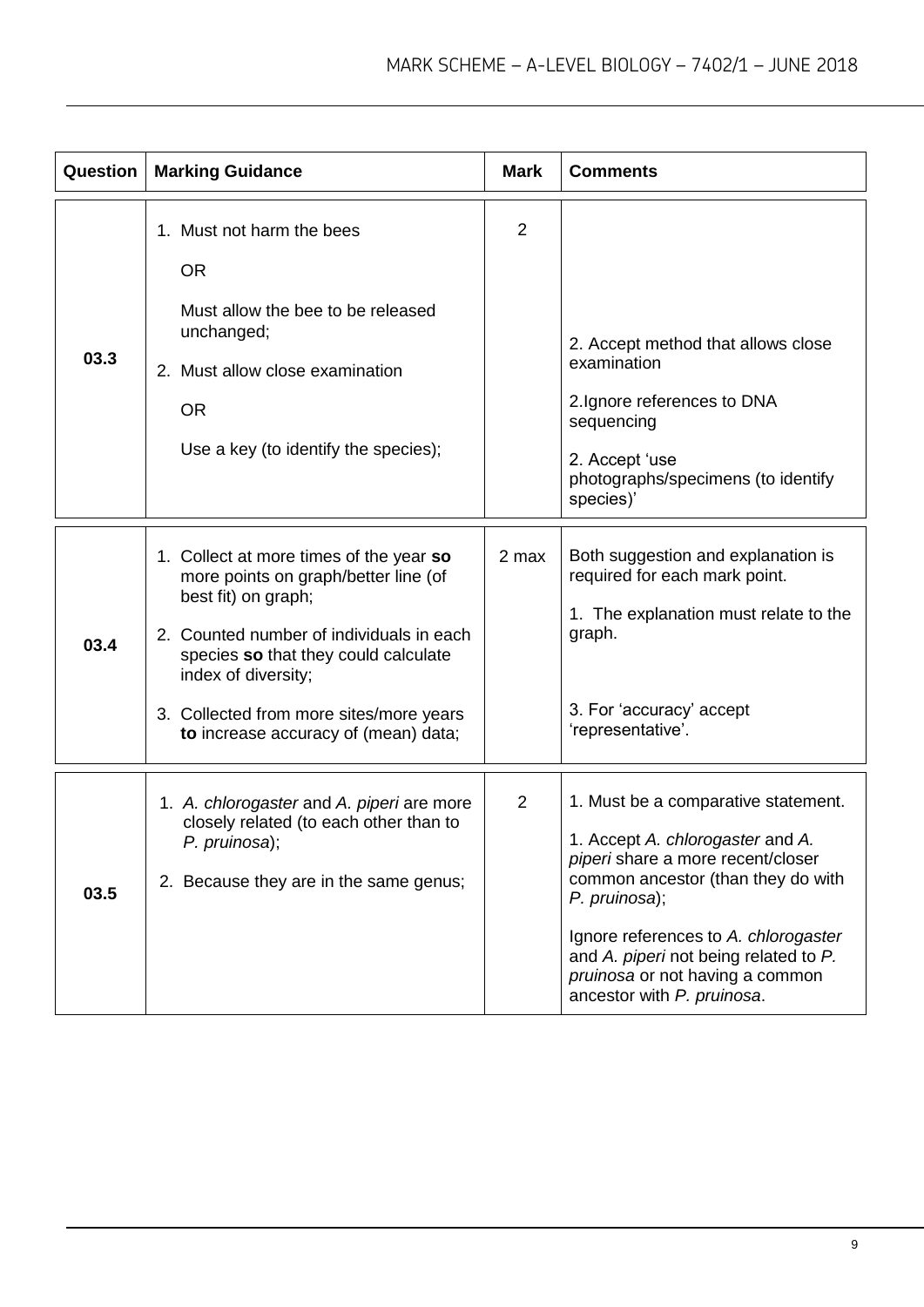| Question | <b>Marking Guidance</b>                                                                                                                                                                  | <b>Mark</b>    | <b>Comments</b>                                                                                                                                                                                                                                                                                                                                                               |
|----------|------------------------------------------------------------------------------------------------------------------------------------------------------------------------------------------|----------------|-------------------------------------------------------------------------------------------------------------------------------------------------------------------------------------------------------------------------------------------------------------------------------------------------------------------------------------------------------------------------------|
| 04.1     | 1. Reduces activation energy;<br>2. Due to bending bonds<br><b>OR</b><br>Without enzyme, very few substrates have<br>sufficient energy for reaction;                                     | 2              | 1. Accept 'reduces $E_a$ '.<br>2. Accept 'Due to<br>stress/pressure/tension on bonds'<br>OR 'Due to weakening bonds'.<br>2. Ignore references to 'breaking<br>bonds'.                                                                                                                                                                                                         |
| 04.2     | $1.93 \times 10^{11}$ .<br>Allow 1 max for<br>$578/3.0 \times 10^{-9}$<br>1.93 x 10 <sup>x</sup> when $x \ne 11$<br>Correct answer with incorrect standard form<br>e.g. 19.3 x $10^{10}$ | 2              | Accept any number of significant<br>figures $\geq$ 2, if rounding correct<br>$(1.926° \times 10^{11})$ . Same principle<br>applies to one max answers.                                                                                                                                                                                                                        |
| 04.3     | 31.4;<br>Allow 1 max for<br>$0.44$ and 1.4<br>32.8<br>33.1<br>30<br>29.3                                                                                                                 | $\overline{2}$ | Accept any number of significant<br>figures $\geq$ 2, if rounding correct<br>(31.4284714). Same principle<br>applies to 1 max answers.<br>$32.8 =$ Both readings at 2.5 mmol<br>dm <sup>-3</sup> (0.44/1.34)<br>$33.1$ = Both readings at 2.5 mmol<br>$dm^{-3}$ (0.44/1.33)<br>$30$ = Incorrect reading for C<br>(0.42/1.4)<br>$29.3$ = Incorrect reading for C<br>(0.41/1.4) |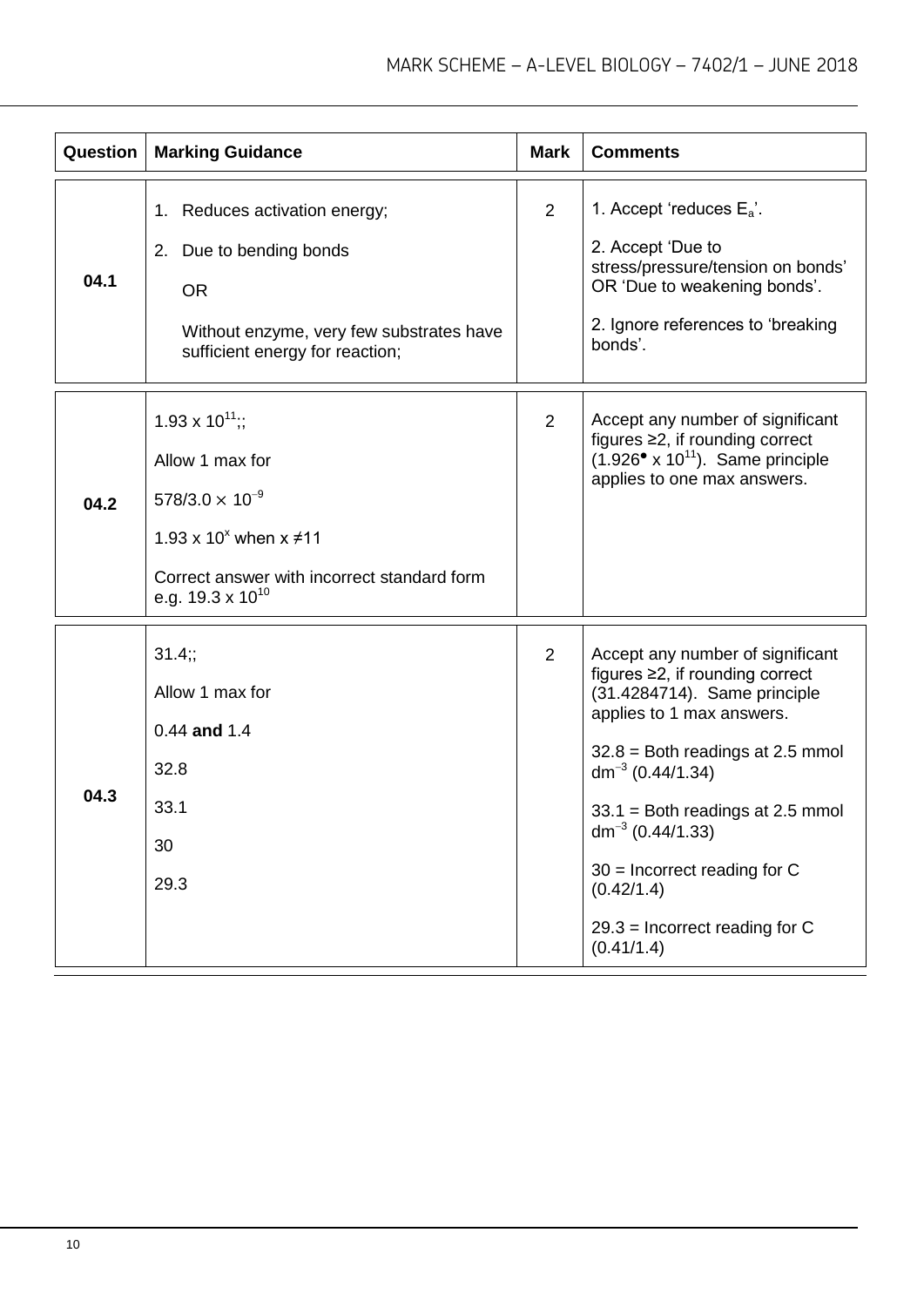| Question | <b>Marking Guidance</b>                                                                                                                                                                                                                                                              | Mark | <b>Comments</b>                                                                                                                                                                                                                             |
|----------|--------------------------------------------------------------------------------------------------------------------------------------------------------------------------------------------------------------------------------------------------------------------------------------|------|---------------------------------------------------------------------------------------------------------------------------------------------------------------------------------------------------------------------------------------------|
| 04.4     | 1. (Binding) alters the tertiary structure<br>of the enzyme;<br>2. (This causes) active site to change<br>(shape);<br>3. (So) More (successful) E-S<br>complexes form (per minute)<br><b>OR</b><br>E-S complexes form more quickly<br><b>OR</b><br>Further lowers activation energy; | 3    | Max 1<br>if lyxose acting as an inhibitor<br>OR if answer linked to lower rate of<br>reaction<br>OR if lyxose used an energy<br>source/respiratory substrate<br>3. Accept 'acts as a co-enzyme'<br>3. Accept description for E-S complexes. |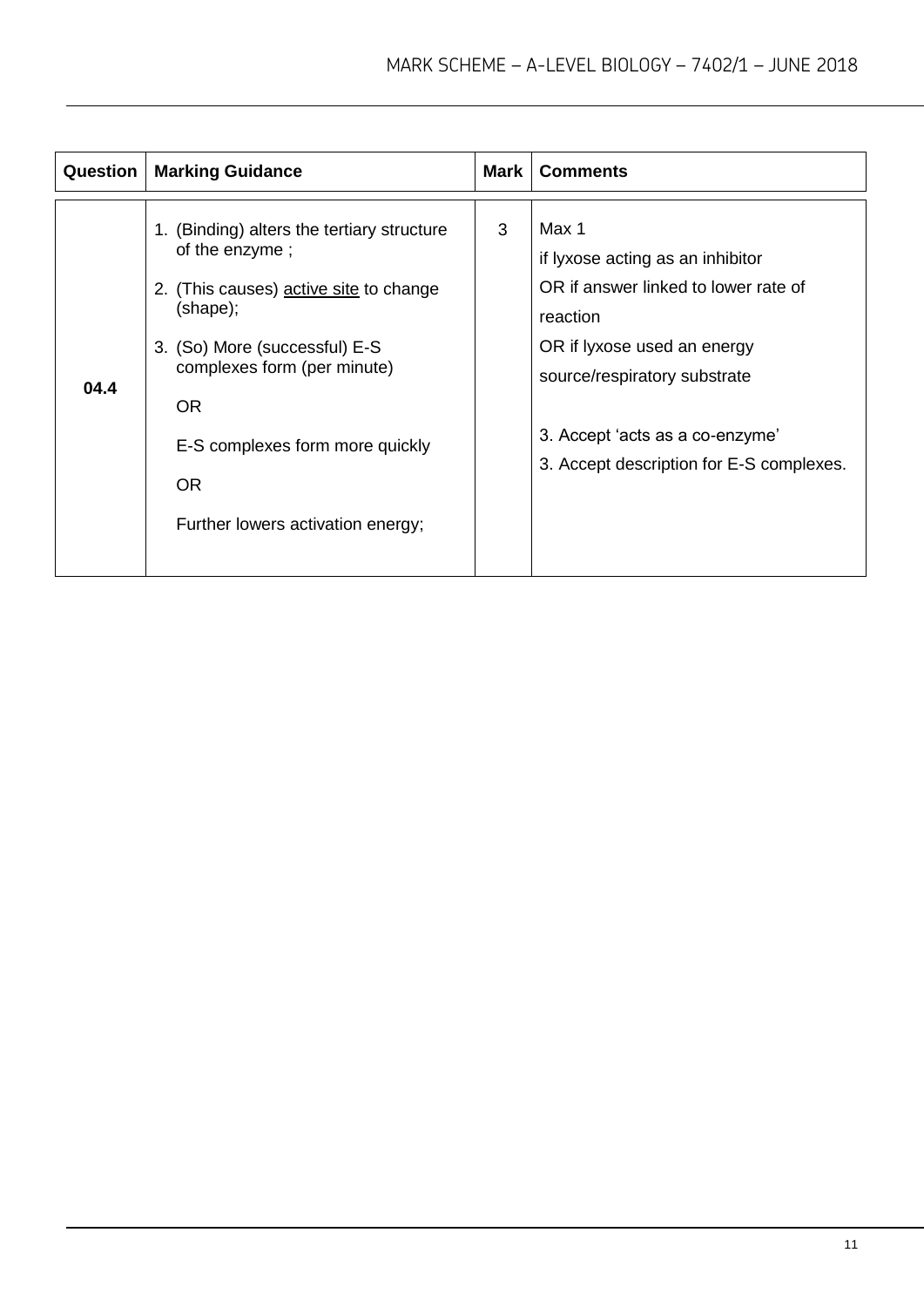| Question | <b>Marking Guidance</b>                                                                                | <b>Mark</b>  | <b>Comments</b>                                                                                                                                                                                   |
|----------|--------------------------------------------------------------------------------------------------------|--------------|---------------------------------------------------------------------------------------------------------------------------------------------------------------------------------------------------|
| 05.1     | R<br>$H_2N$ - C<br>$\overline{\phantom{0}}$ COOH<br>H                                                  | $\mathbf{1}$ | Accept other correct<br>representations.                                                                                                                                                          |
| 05.2     | 1. More than one codon codes for a single amino<br>acid;<br>2. Suitable example selected from Table 1; | 2            | 1. Accept 'triplet' or<br>'sequence of 3<br>bases/nucleotides' for<br>'codon'.<br>1. Reject<br>'production/produces'<br>for 'codes for'.<br>Do not infer mp1 from<br>mp2.                         |
| 05.3     | 1395;                                                                                                  | $\mathbf{1}$ | Accept 1398 and<br>1401 (for those that<br>include start and/or<br>stop codons)<br>Allow 2796 or 2802 or<br>2790<br>Ignore 'bases/base<br>pairs/bp/bps' written<br>after the numerical<br>answer. |
| 05.4     | $\Box$ CAA $\rightarrow$ CGA                                                                           | 1            |                                                                                                                                                                                                   |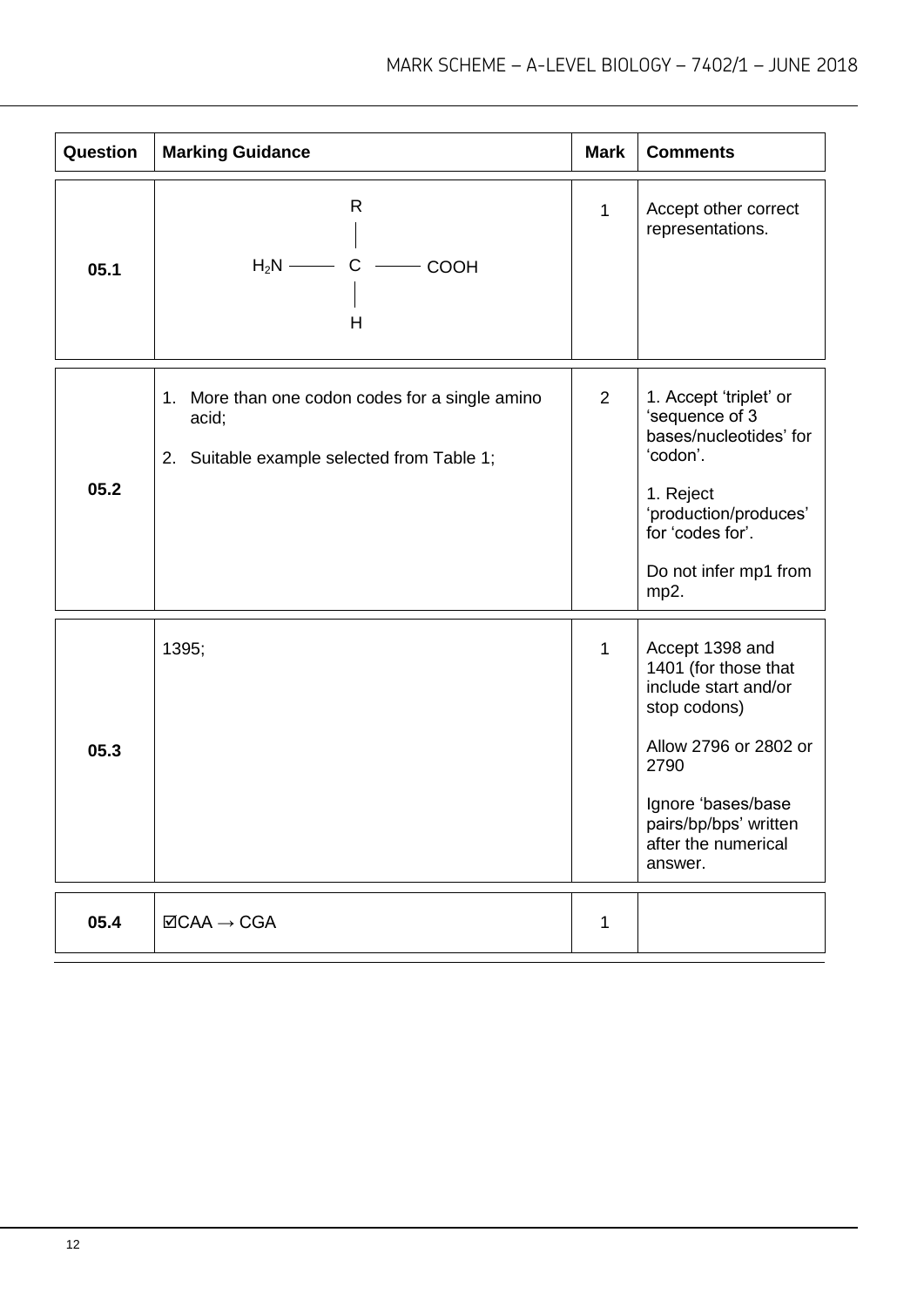| Question | <b>Marking Guidance</b>                                                                                                                                                                                                                                                                                                                                                                                                                                                                                                                                                                                                                                                                                                      | <b>Mark</b> | <b>Comments</b>                                                                                                                                                            |
|----------|------------------------------------------------------------------------------------------------------------------------------------------------------------------------------------------------------------------------------------------------------------------------------------------------------------------------------------------------------------------------------------------------------------------------------------------------------------------------------------------------------------------------------------------------------------------------------------------------------------------------------------------------------------------------------------------------------------------------------|-------------|----------------------------------------------------------------------------------------------------------------------------------------------------------------------------|
| 05.5     | 1. (Both) negatively charged to positively charged<br>change in amino acid;<br>2. Change at amino acid 300 does not change the<br>shape of the active site<br><b>OR</b><br>Change at amino acid 300 does not change the<br>tertiary structure<br><b>OR</b><br>Change at amino acid 300 results in a similar<br>tertiary structure;<br>3. Amino acid 279 may have been involved in a<br>(ionic, disulfide or hydrogen) bond and so the<br>shape of the active site changes<br><b>OR</b><br>Amino acid 279 may have been involved in a<br>(ionic, disulfide or hydrogen) bond and so the<br>tertiary structure changed;<br><b>OR</b><br>Amino acid 279 may be in the active site and<br>be required for binding the substrate; | 3           | 2. and 3. Reference to<br>'shape' of active site<br>only needed once.<br>3. Both parts are<br>required for each<br>mark option.<br>3. For 'a bond' reject<br>peptide bond. |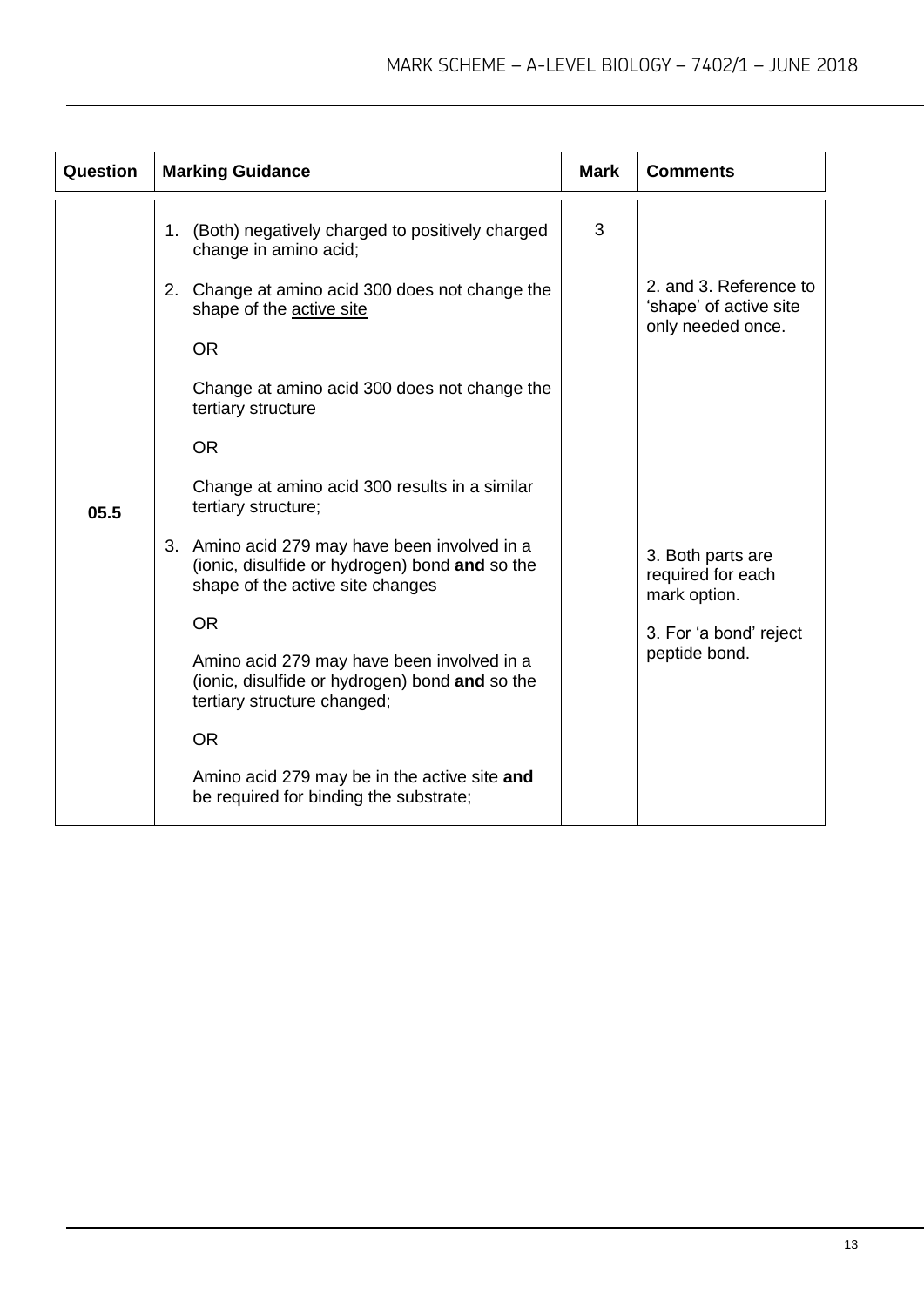| Question | <b>Marking Guidance</b>                                                                                                                                                                                                                                                                                                                                                              | <b>Mark</b> | <b>Comments</b>                                                                                                                                                                                                                                                                                                                                          |
|----------|--------------------------------------------------------------------------------------------------------------------------------------------------------------------------------------------------------------------------------------------------------------------------------------------------------------------------------------------------------------------------------------|-------------|----------------------------------------------------------------------------------------------------------------------------------------------------------------------------------------------------------------------------------------------------------------------------------------------------------------------------------------------------------|
| 06.1     | 1. 1 long and 1 short chromosome, each<br>made up of 2 chromatids held (by<br>centromere), in each cell of 1 <sup>st</sup> division;<br>2. 1 long and 1 short (separate) chromosome<br>in each cell of $2^{nd}$ division;                                                                                                                                                            | 2           | 2. Allow ECF for correct<br>chromosomes shown in<br>each cell from candidate's<br>1 <sup>st</sup> division cells.<br>2. Ignore drawing of<br>centromere.                                                                                                                                                                                                 |
| 06.2     | 52<br>4<br>$\dddot{ }$<br>Allow 1 mark for numbers totalling 56 except<br>14/42 - repetition of observed values.<br>If table is blank, award 1 mark for evidence of<br>56.                                                                                                                                                                                                           | 2           | Both 52 and 4 required in<br>table for two marks, do not<br>credit 52 or 4 for one<br>mark.<br>Award 1 max for answers<br>not given as whole<br>numbers.                                                                                                                                                                                                 |
| 06.3     | 1. There is a less than 0.05/5% probability<br>that the difference(s) (between observed<br>and expected) occurred by chance;<br>2. Calculated value is greater than critical<br>value so the null hypothesis can be<br>rejected;<br>3. (The scientists can conclude that) the<br>proportion of plants that produce 2n<br>gametes does change from one breeding<br>cycle to the next; | 2 max       | 1. Reject 'results (without<br>reference to difference)<br>occurring by chance'.<br>Overall max 1 with this<br>statement.<br>1. Accept 'there is a<br>greater than 0.95/95%<br>probability that the<br>difference did not occur by<br>chance'.<br>1. and 2. Ignore 'difference<br>is significant'<br>2. Do not accept 'P value'<br>for 'critical value'. |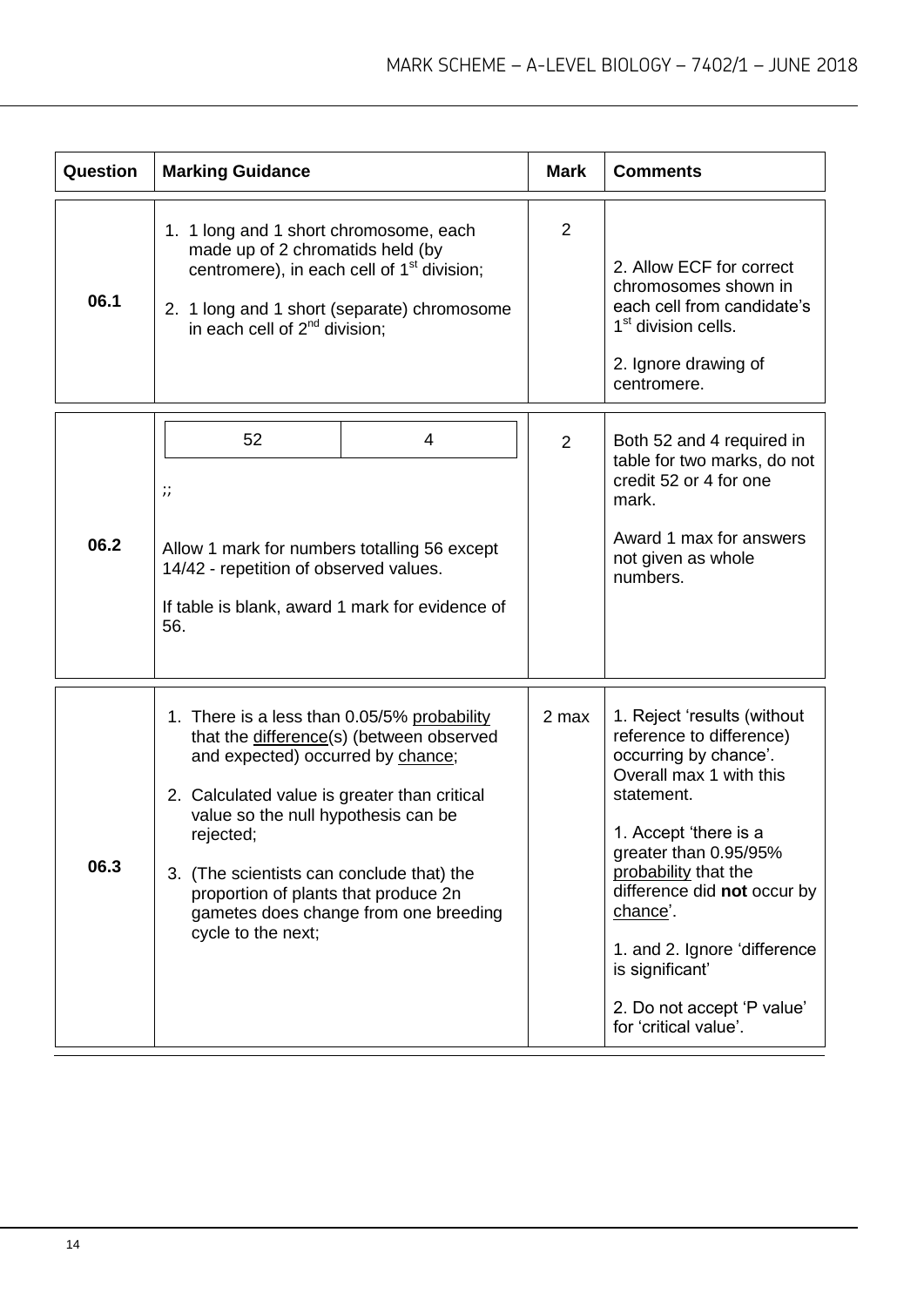| Question | <b>Marking Guidance</b>                                                                                                                                                                                                                                                                     | <b>Mark</b> | <b>Comments</b>                                                                                                                                                                                                                                                                                                                                                                                                                                                                |
|----------|---------------------------------------------------------------------------------------------------------------------------------------------------------------------------------------------------------------------------------------------------------------------------------------------|-------------|--------------------------------------------------------------------------------------------------------------------------------------------------------------------------------------------------------------------------------------------------------------------------------------------------------------------------------------------------------------------------------------------------------------------------------------------------------------------------------|
| 06.4     | 1. The scientists selected/used for breeding plants<br>that produced 2n gametes;<br>2. (So these plants) passed on their alleles (for<br>production of 2n gametes to the next<br>generation);<br>3. The frequency of alleles for production of 2n<br>gametes increased (in the population). | 3           | For 'production of 2n<br>gametes' accept<br>'abnormal meiosis'.<br>1. Answer must be in<br>context of the<br>scientists selecting<br>plants to breed.<br>Accept 'artificial<br>selection' or<br>'selectively bred'.<br>2 and 3. Both mark<br>points can be<br>awarded if one correct<br>reference is made to<br>alleles (in either<br>context).<br>3. Do not accept<br>'number' for<br>frequency.<br>Accept converse<br>answers linked to<br>plants that produce n<br>gametes. |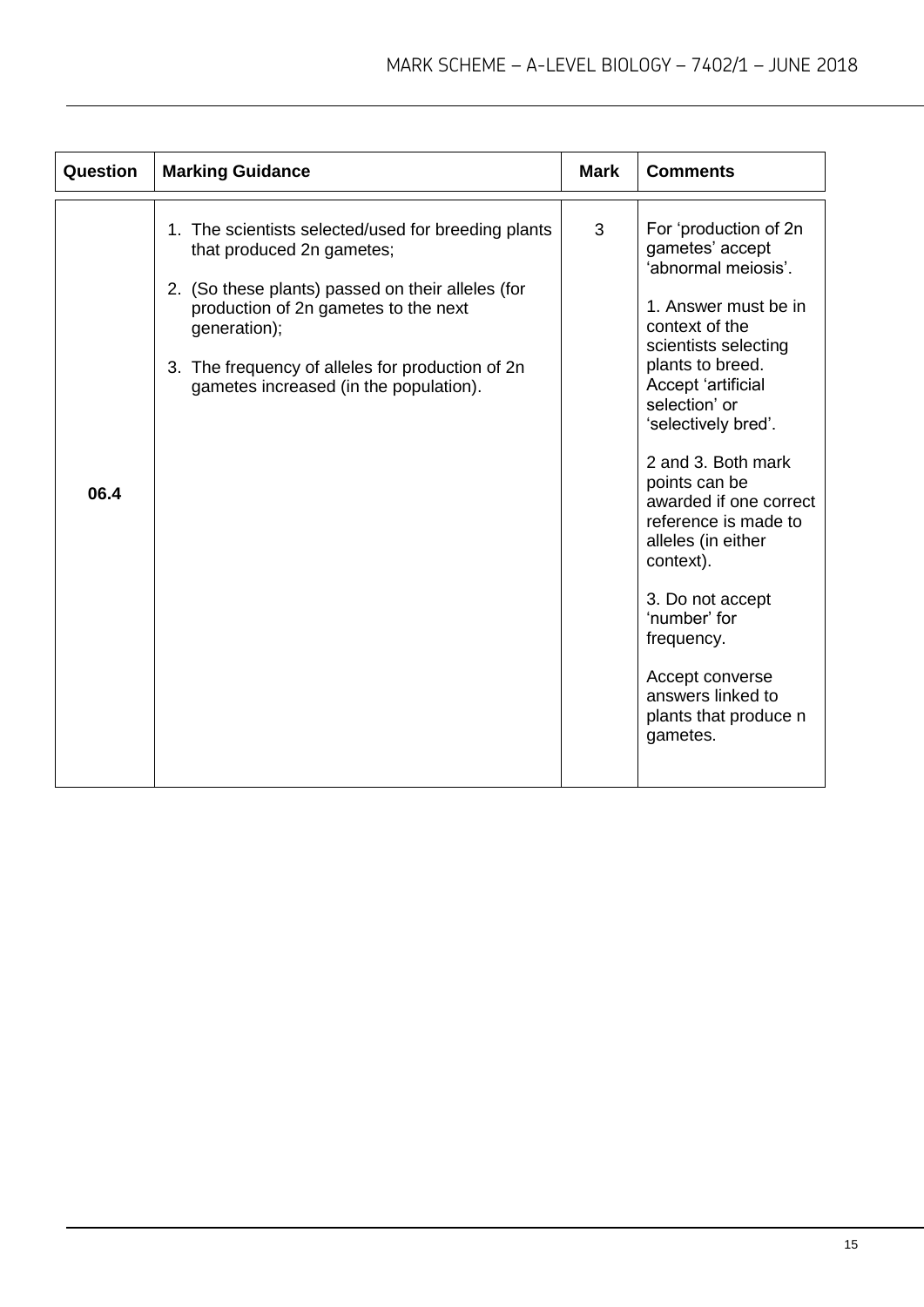| Question | <b>Marking Guidance</b>                                                                                                                                                                                                                                                                     | <b>Mark</b>    | <b>Comments</b>                                                                                                                                                                                                                                                                                                                                             |
|----------|---------------------------------------------------------------------------------------------------------------------------------------------------------------------------------------------------------------------------------------------------------------------------------------------|----------------|-------------------------------------------------------------------------------------------------------------------------------------------------------------------------------------------------------------------------------------------------------------------------------------------------------------------------------------------------------------|
| 07.1     | 1. (Antivenom/Passive immunity) antibodies<br>bind to the toxin/venom/antigen and<br>(causes) its destruction;<br>2. Active immunity would be too slow/slower;                                                                                                                              | $\overline{2}$ | 1. For 'bind' accept 'attach',<br>ignore 'attack'.<br>1. For 'destruction of toxin'<br>accept agglutination or<br>phagocytosis.<br>1. Ignore reference to<br>antibodies 'neutralising<br>toxin/stopping damage'<br>1. Reject reference to<br>'killing' toxin/venom.<br>2. Accept 'passive immunity<br>is faster', not simply<br>'passive immunity is fast'. |
| 07.2     | 1. May be different form of antigen/toxin<br>(within one species)<br><b>OR</b><br>Snakes (within one species) may have<br>different mutations/alleles;<br>2. Different antibodies (needed in the<br>antivenom)<br><b>OR</b><br>(Several) antibodies complementary (to<br>several antigens); | 2 max          | No mark points are<br>available for answers<br>related to collecting venom<br>from different species of<br>snake.                                                                                                                                                                                                                                           |
| 07.3     | 1. Horses because more<br>antivenom/antibodies could be collected<br>(as more blood collected);<br>2. $4550 \, \text{(cm}^3) \, \text{v} \, 26 \, \text{(cm}^3)$ (blood collected);                                                                                                         | $\overline{2}$ | 2. Accept 175 rabbits<br>needed to (collect the<br>volume of blood from) one<br>horse.                                                                                                                                                                                                                                                                      |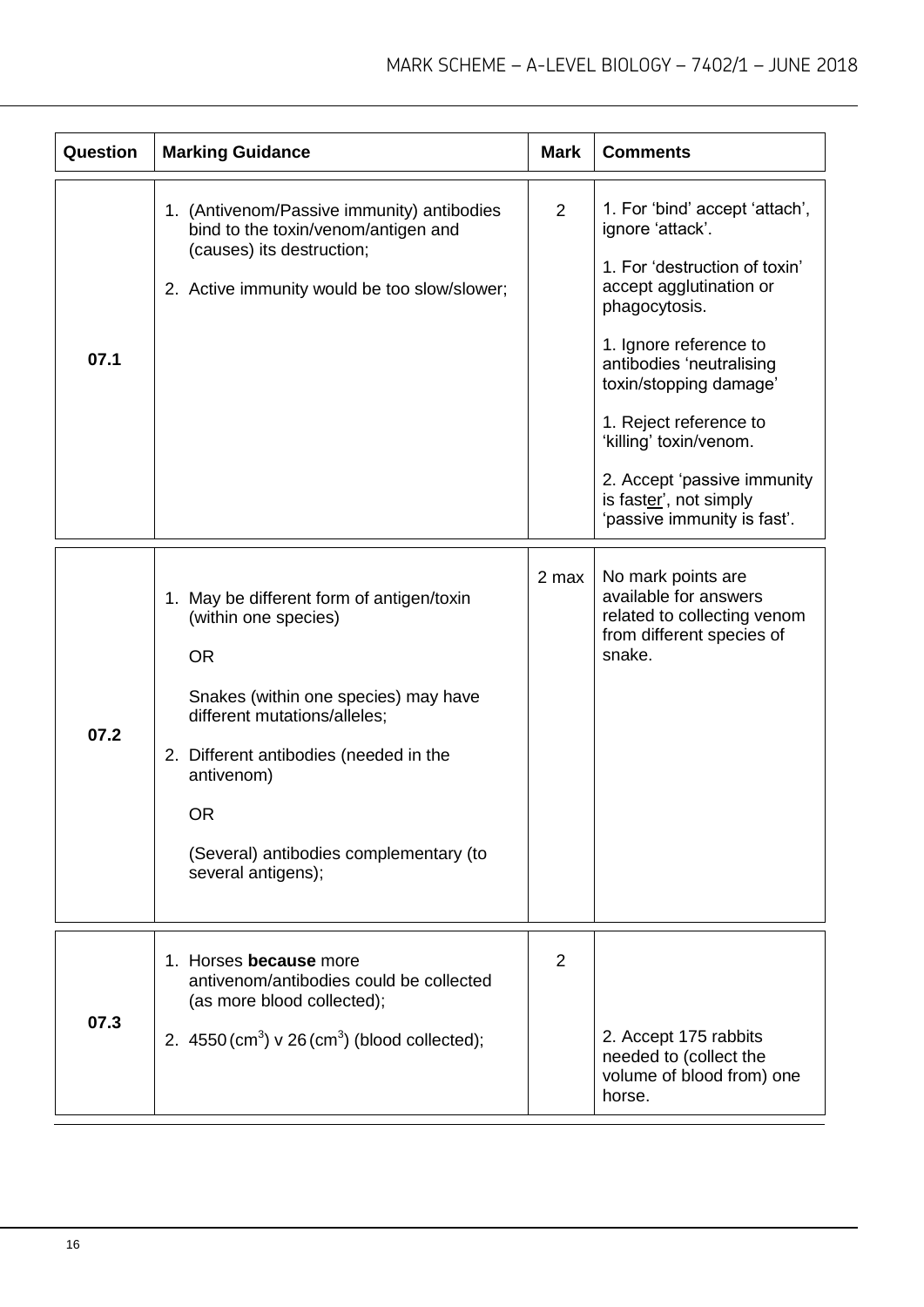| Question | <b>Marking Guidance</b>                                                                                                                                                                                                                                                                                             | <b>Mark</b> | <b>Comments</b>                                                                                                                                                                                                                                                                                                                                                                        |  |  |
|----------|---------------------------------------------------------------------------------------------------------------------------------------------------------------------------------------------------------------------------------------------------------------------------------------------------------------------|-------------|----------------------------------------------------------------------------------------------------------------------------------------------------------------------------------------------------------------------------------------------------------------------------------------------------------------------------------------------------------------------------------------|--|--|
| 07.4     | 1. (So) the animal does not suffer from the<br>venom/vaccine/toxin;<br>2. (So) the animal does not suffer<br>anaemia/does not suffer as a result of<br>blood collection;<br>3. (So) the animal does not have pathogen<br>that could be transferred to humans;                                                       | 1 max       | Accept 'To fulfil<br>licence/legal requirements'.<br>Accept '(So) the animal<br>does not have pathogen<br>that could result in it<br>producing other antibodies<br>(not wanted in the<br>antivenom)'.<br>For 'pathogen' accept<br>correct form of pathogen.                                                                                                                            |  |  |
| 07.5     | 1. B cells specific to the venom reproduce by<br>mitosis;<br>2. (B cells produce) plasma cells and memory<br>cells;<br>3. The second dose produces antibodies (in<br>secondary immune response) in higher<br>concentration and quickly<br><b>OR</b><br>The first dose must be small so the animal<br>is not killed; | 3           | 1. Accept in context of<br>primary or secondary<br>immune response.<br>1. Credit idea of specificity if<br>given once in relation to T<br>or B cell.<br>1. Accept a description for<br>specificity.<br>1. Accept 'clone' for<br>'reproduce by mitosis'.<br>1. 'Clonal selection of B<br>$cells' = MP1.$<br>3. Accept 'a lot of antibody'<br>for 'higher concentration of<br>antibody'. |  |  |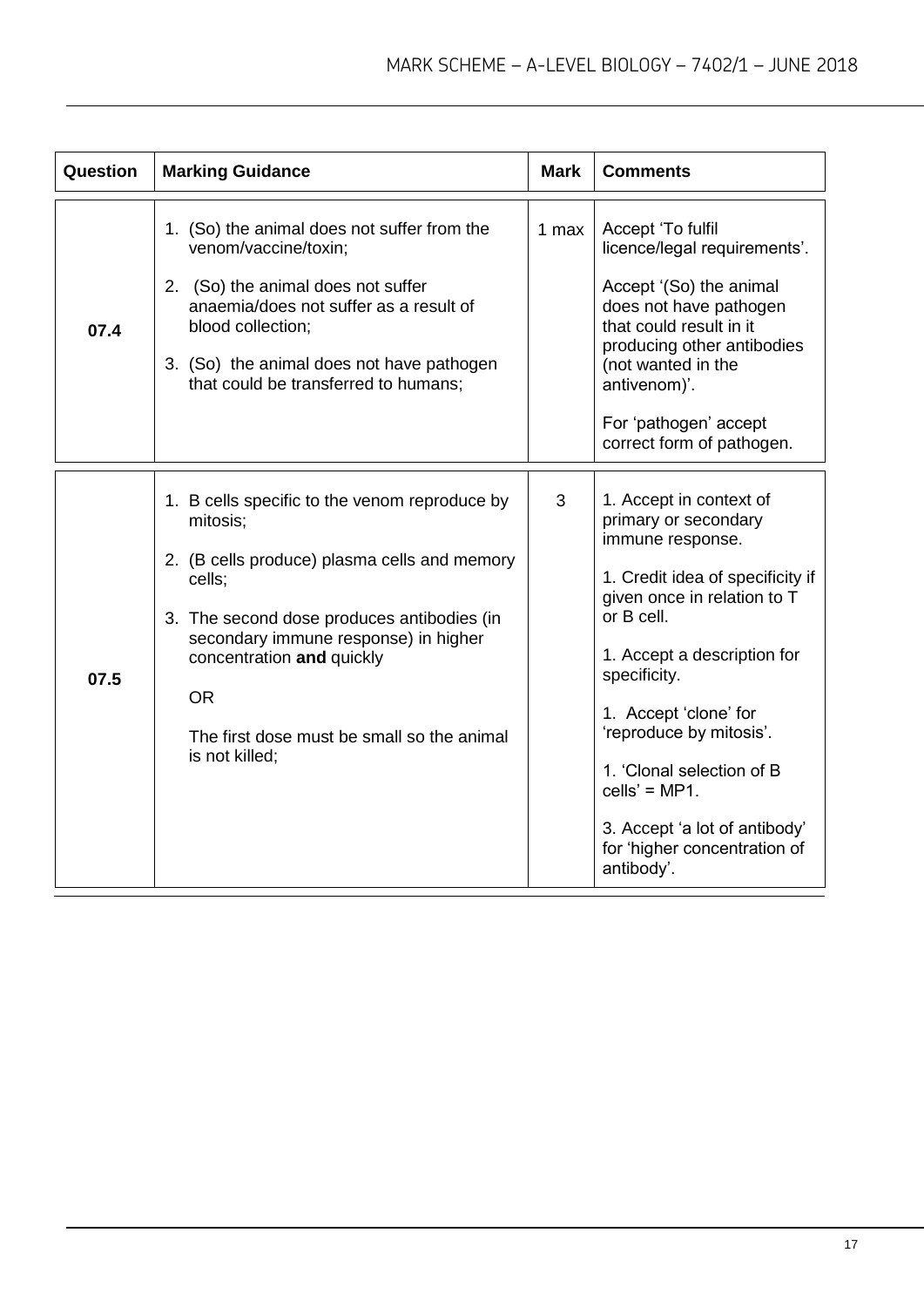| Question | <b>Marking Guidance</b>                                                                                                                                                                                                                                                                                                                                                                                                                                                                                                                                                                                                                                                                                                                                                                                                             | Mark           | <b>Comments</b>                                                                                                                                                                                                                                                                                                                                                                                                                                                                                                                      |
|----------|-------------------------------------------------------------------------------------------------------------------------------------------------------------------------------------------------------------------------------------------------------------------------------------------------------------------------------------------------------------------------------------------------------------------------------------------------------------------------------------------------------------------------------------------------------------------------------------------------------------------------------------------------------------------------------------------------------------------------------------------------------------------------------------------------------------------------------------|----------------|--------------------------------------------------------------------------------------------------------------------------------------------------------------------------------------------------------------------------------------------------------------------------------------------------------------------------------------------------------------------------------------------------------------------------------------------------------------------------------------------------------------------------------------|
| 08.1     | <b>EITHER</b><br>1. The radioactively labelled carbon is converted<br>into sugar/organic substances during<br>photosynthesis;<br>2. Mass flow/translocation in the phloem<br>throughout the plant only in plants that were<br>untreated/B/control<br><b>OR</b><br>Movement of sugar/organic substances in the<br>phloem throughout the plant only in plants that<br>were untreated/B/control;<br><b>OR</b><br>3. Movement in phloem requires living<br>cells/respiration/active transport/ATP;<br>4. Heat treatment damages living cells so<br>transport in the phloem throughout the plant<br>only in plants that were untreated/B/control<br><b>OR</b><br>Heat treatment stops respiration/active<br>transport/ATP production so transport in the<br>phloem throughout the plant only in plants that<br>were untreated/B/control; | $\overline{2}$ | Do not mix and match -<br>award either mp1 and<br>mp2 or mp3 and mp4.<br>1. For 'organic<br>substance' accept<br>named organic<br>substance, eg glucose,<br>sucrose, amino acid.<br>2. Accept<br>'translocation/mass<br>transport in the phloem<br>past the heat treatment<br>only in the untreated<br>plant/B/control'.<br>2. Accept converse for<br>heat-treated plant/A<br>ie Movement of<br>sugar/organic<br>substances/mass<br>flow/translocation in the<br>phloem stops (beyond<br>the heat treatment) in<br>treated plants/A. |
| 08.2     | 1. (The water content of the leaves was) not<br>different because (means $\pm$ 2) standard<br>deviations overlap;<br>2. Water is (therefore) still being transported in the<br>xylem (to the leaf)<br><b>OR</b><br>Movement in xylem is passive so unaffected by<br>heat treatment;                                                                                                                                                                                                                                                                                                                                                                                                                                                                                                                                                 | 2              | 1. For 'not different'<br>accept 'difference is not<br>significant' or 'difference<br>due to chance'.                                                                                                                                                                                                                                                                                                                                                                                                                                |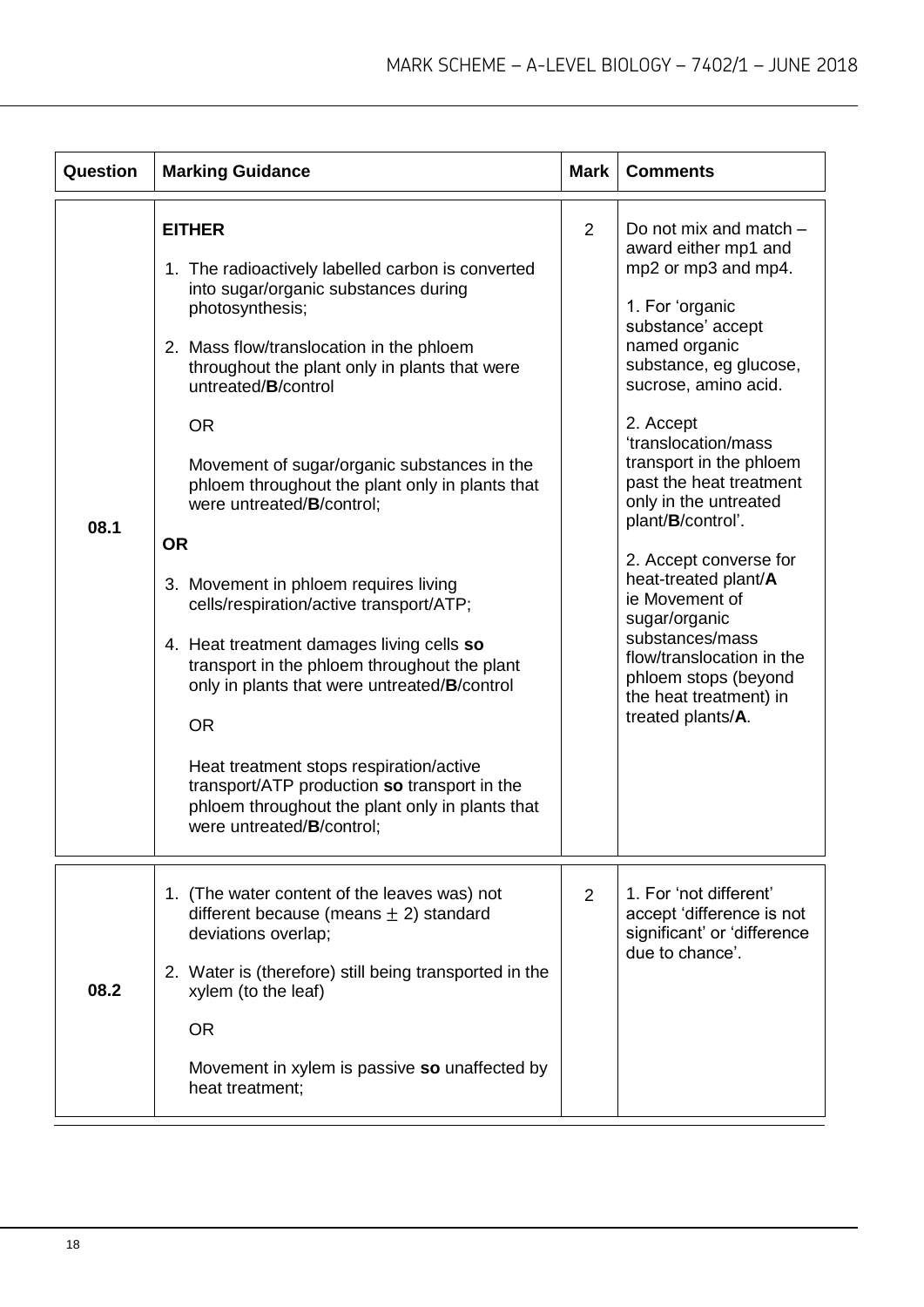| Question | <b>Marking Guidance</b>                                                                                                                                                                                                                                                                                                                                                                                   | <b>Mark</b> | <b>Comments</b>                                                                                                                                         |
|----------|-----------------------------------------------------------------------------------------------------------------------------------------------------------------------------------------------------------------------------------------------------------------------------------------------------------------------------------------------------------------------------------------------------------|-------------|---------------------------------------------------------------------------------------------------------------------------------------------------------|
| 08.3     | 1. Heat treatment has a greater effect on young<br>leaves than old;<br>2. Heat treatment damages the phloem;<br>3. Fe <sup>3+</sup> moves up the leaf/plant;<br>4. (Suggests) $Fe3+$ is transported in the xylem in<br>older leaf;<br>5. In young leaf, some in xylem, as some still<br>reaches top part of leaf;<br>6. (Suggests) $Fe3+$ is (mostly) transported in phloem<br>in young leaf<br><b>OR</b> | 4 max       | 1. Accept description<br>of no/little/(slight)<br>increase effect in old<br>leaves and change in<br>young leaves.                                       |
|          | Xylem is damaged in young leaf<br><b>OR</b><br>Xylem is alive in young leaf;<br>7. Higher ratio of $Fe3+$ in (all/untreated) old leaves<br>than (all/untreated) young;<br>8. All ratios show there is less Fe <sup>3+</sup> in the top than<br>the lower part of leaves;<br>9. (But) no statistical test to show if the difference(s)<br>is significant;                                                  |             | 7. Accept 'more at the<br>top' for 'higher ratio'.<br>9. Accept '(But) no<br>standard deviations to<br>show if the<br>difference(s) is<br>significant'. |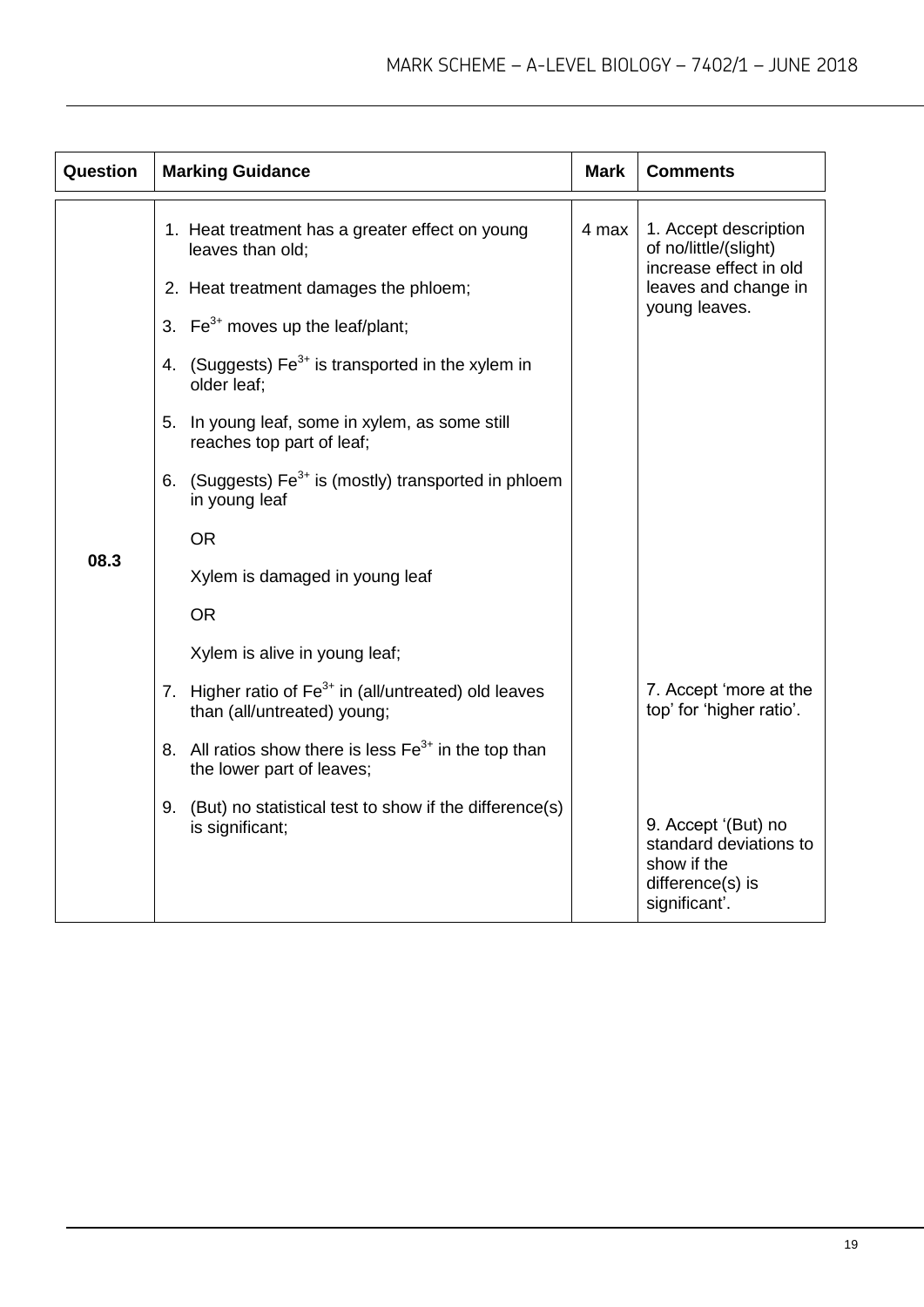| Question | <b>Marking Guidance</b>                                                                                                                                            | Mark | <b>Comments</b>                                                                                                                                                                                                                         |
|----------|--------------------------------------------------------------------------------------------------------------------------------------------------------------------|------|-----------------------------------------------------------------------------------------------------------------------------------------------------------------------------------------------------------------------------------------|
| 09.1     | (DNA) helicase causes breaking of hydrogen/H<br>bonds (between DNA strands);<br>2. DNA polymerase joins the (DNA) nucleotides;<br>3. Forming phosphodiester bonds; | 3    | 1. Reject 'helicase<br>hydrolyses hydrogen<br>bonds'.<br>2. Reject if suggestion<br>that DNA polymerase<br>joins the<br>complementary<br>nucleotides or forms<br>H bonds.<br>2. Reject if joining<br>RNA nucleotides or<br>forming RNA. |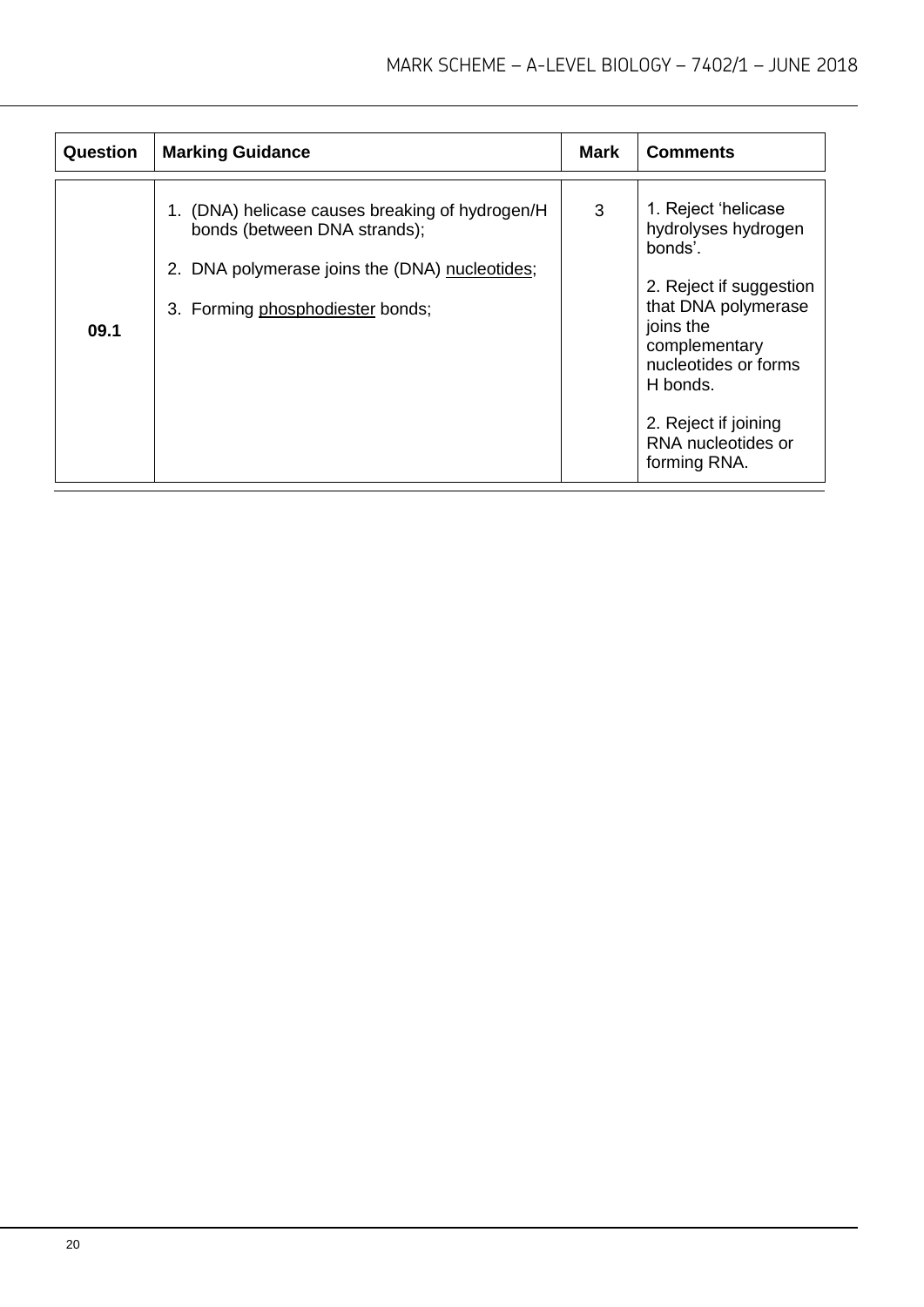| Question | <b>Marking Guidance</b>                                                                                                                | <b>Mark</b> | <b>Comments</b>                                                                                   |
|----------|----------------------------------------------------------------------------------------------------------------------------------------|-------------|---------------------------------------------------------------------------------------------------|
|          | 1. (Treatment <b>D</b> Antibody binds to cyclin A so) it<br>cannot bind to DNA/enzyme/initiate DNA<br>replication;                     | 3           | 1. For 'bind to<br>enzyme' accept<br>'activate'.                                                  |
|          | 2. (Treatment E) RNA interferes with<br>mRNA/tRNA/ribosome/polypeptide formation<br>(so cyclin A not made);                            |             | 1. Idea of 'initiate DNA<br>replication' must be<br>linked to start not just<br>less replication. |
|          | 3. In Treatment <b>F</b> added cyclin A can bind to<br>DNA/enzyme (to initiate DNA replication)<br><b>OR</b>                           |             | 1. and 3. For 'enzyme'<br>accept named                                                            |
|          |                                                                                                                                        |             | enzyme.                                                                                           |
|          | Treatment <b>F</b> shows that it is the cyclin A that is<br>being affected in the other treatments                                     |             | 3. Context needed for<br>Treatment <b>F</b> but it<br>does not need to be<br>named.               |
|          | <b>OR</b>                                                                                                                              |             |                                                                                                   |
| 09.2     | Treatment F shows that cyclin A allows the<br>enzyme to bind (to DNA)                                                                  |             |                                                                                                   |
|          | <b>OR</b>                                                                                                                              |             |                                                                                                   |
|          | (Some cells in <b>D</b> or <b>E</b> ) can continue with DNA<br>replication because they have a different cyclin<br>A allele            |             |                                                                                                   |
|          | <b>OR</b>                                                                                                                              |             |                                                                                                   |
|          | (Some cells in D or E) can continue with DNA<br>replication because the antibody/RNA has not<br>bound to all the cyclin A protein/mRNA |             |                                                                                                   |
|          | <b>OR</b>                                                                                                                              |             |                                                                                                   |
|          | (Some cells in E) can continue with DNA<br>replication because they contain previously<br>translated cyclin A;                         |             |                                                                                                   |
|          |                                                                                                                                        |             |                                                                                                   |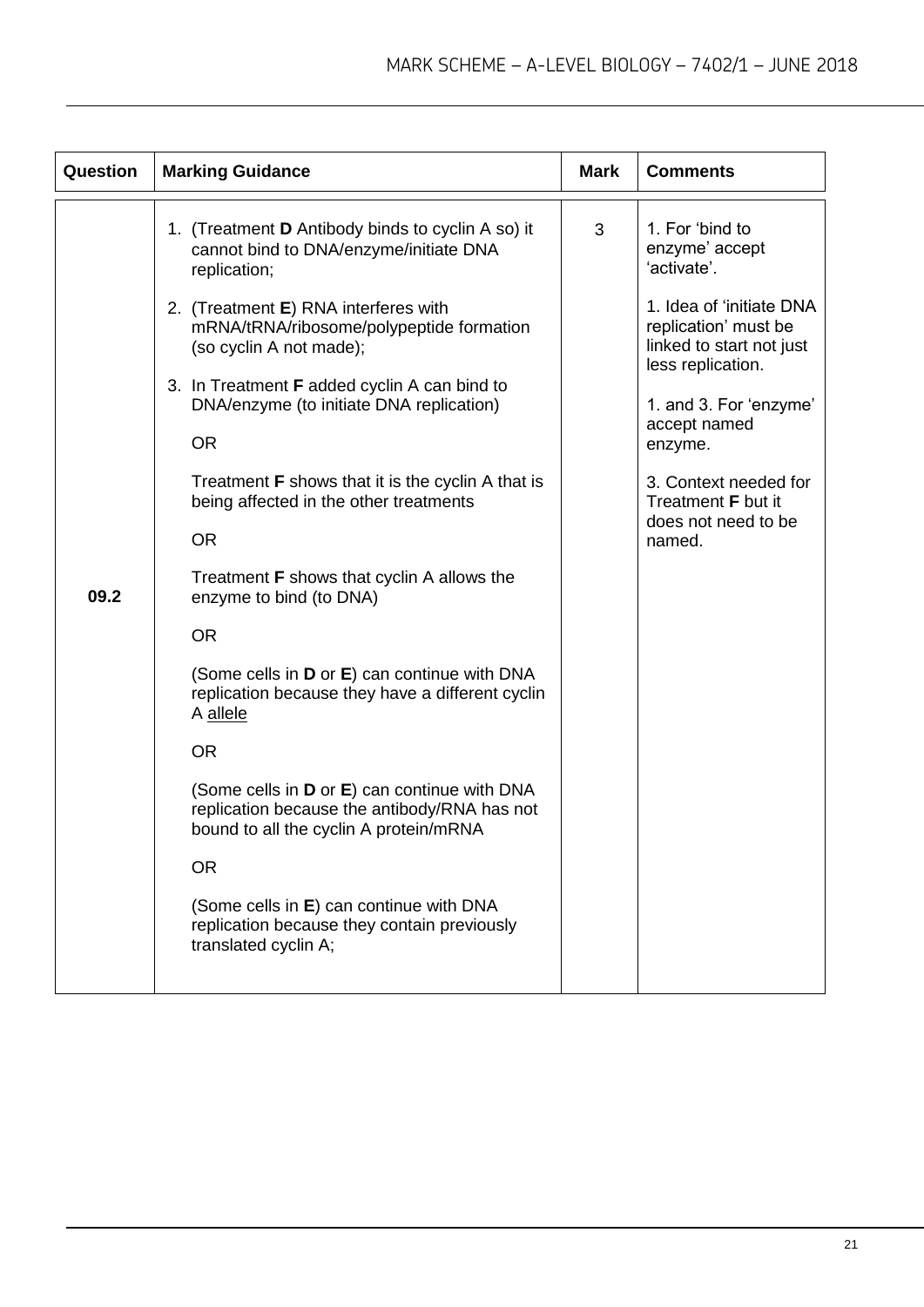| Question | <b>Marking Guidance</b>                                                                                                                                                                                                                                                                                                                                                                                                                                                                                                                                                                                                                          | Mark | <b>Comments</b>                                                                                                                                                                                                                                                                                                                                                                                                                                                                                                              |
|----------|--------------------------------------------------------------------------------------------------------------------------------------------------------------------------------------------------------------------------------------------------------------------------------------------------------------------------------------------------------------------------------------------------------------------------------------------------------------------------------------------------------------------------------------------------------------------------------------------------------------------------------------------------|------|------------------------------------------------------------------------------------------------------------------------------------------------------------------------------------------------------------------------------------------------------------------------------------------------------------------------------------------------------------------------------------------------------------------------------------------------------------------------------------------------------------------------------|
| 10.1     | 1. Named structures – trachea, bronchi, bronchioles,<br>alveoli;<br>2. Above structures named in correct order<br><b>OR</b><br>Above structures labelled in correct positions on a<br>diagram;<br>3. Breathing in – diaphragm contracts and external<br>intercostal muscles contract:<br>4. (Causes) volume increase and pressure decrease<br>in thoracic cavity (to below atmospheric, resulting<br>in air moving in);<br>5. Breathing out - Diaphragm relaxes and internal<br>intercostal muscles contract:<br>6. (Causes) volume decrease and pressure increase<br>in thoracic cavity (to above atmospheric, resulting<br>in air moving out); | 6    | 1, 2. Reject mp1 if<br>structures from other<br>physiological systems<br>are named but award<br>mp2 if the correct<br>structures are in the<br>correct order.<br>4. and 6. For thoracic<br>cavity accept 'lungs'<br>or 'thorax'.<br>4. and 6. Reference to<br>'thoracic cavity' only<br>required once.<br>If idea of thoracic<br>cavity is missing or<br>incorrect, allow ECF<br>for mark point 6.<br>5. Accept diaphragm<br>relaxes and (external)<br>intercostal muscles<br>relax and lung tissue<br>elastic (so recoils). |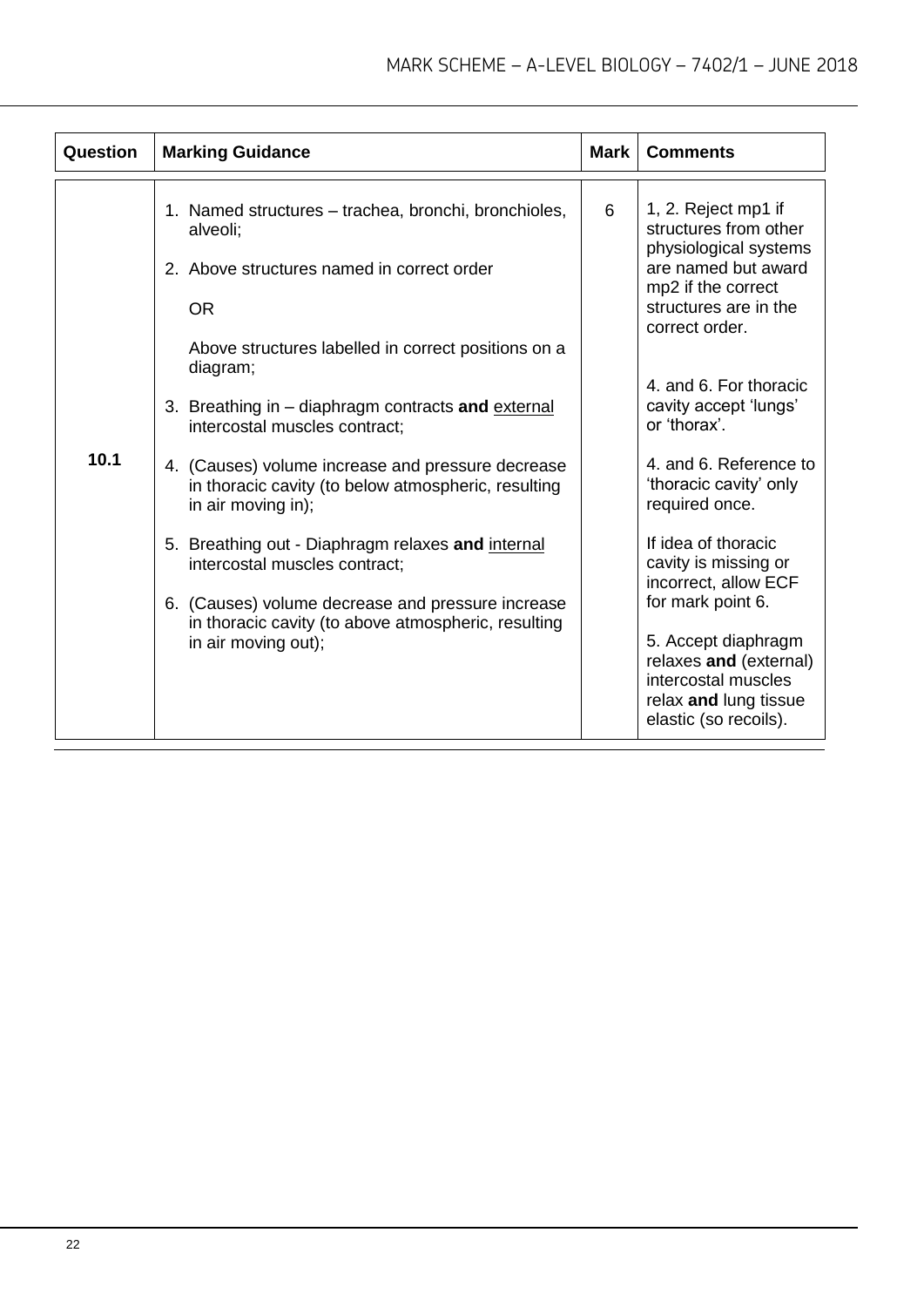| Question | <b>Marking Guidance</b>                                                                                                                      | <b>Mark</b> | <b>Comments</b>                                                                                                                                 |
|----------|----------------------------------------------------------------------------------------------------------------------------------------------|-------------|-------------------------------------------------------------------------------------------------------------------------------------------------|
| 10.2     | 1. Both contain ester bonds (between glycerol and<br>fatty acid);<br>2. Both contain glycerol;<br>3. Fatty acids on both may be saturated or | 5 max       | All statements must be<br>clearly comparative or<br>linked by the candidate,<br>not inferred from<br>separate statements.<br>Accept mark points |
|          | unsaturated;<br>4. Both are insoluble in water;                                                                                              |             | shown on adjacent<br>annotated diagrams.                                                                                                        |
|          | 5. Both contain C, H and O but phospholipids also<br>contain P;                                                                              |             |                                                                                                                                                 |
|          | 6. Triglyceride has three fatty acids and<br>phospholipid has two fatty acids plus phosphate<br>group;                                       |             | 5. Must relate to<br>element.                                                                                                                   |
|          | 7. Triglycerides are hydrophobic/non-polar and<br>phospholipids have hydrophilic and<br>hydrophobic region;                                  |             |                                                                                                                                                 |
|          | 8. Phospholipids form monolayer (on<br>surface)/micelle/bilayer (in water) but<br>triglycerides don't;                                       |             | 7. Accept 'non-polar' for<br>hydrophobic and 'polar'<br>for hydrophilic.                                                                        |
|          |                                                                                                                                              |             |                                                                                                                                                 |